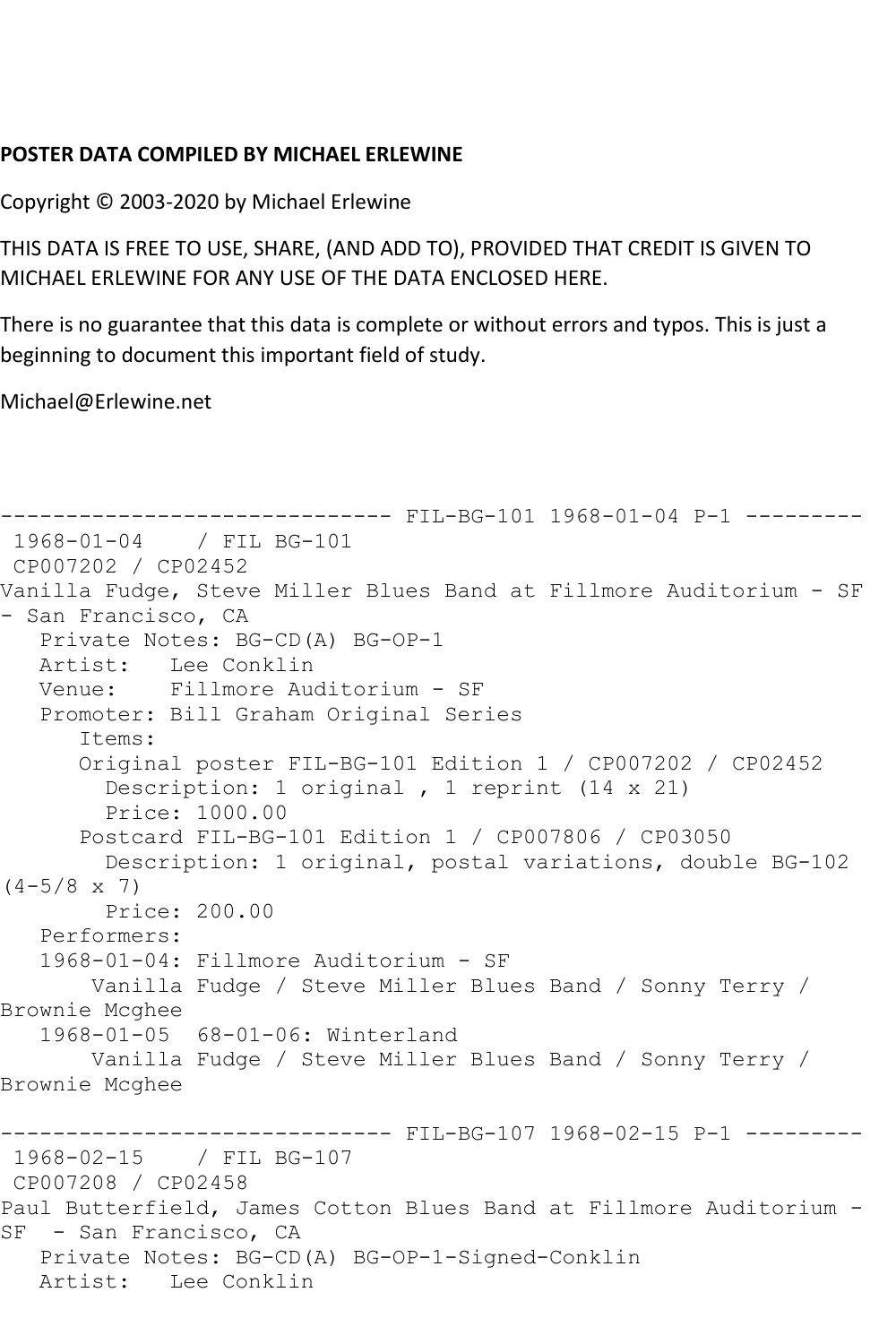```
 Venue: Fillmore Auditorium - SF
   Promoter: Bill Graham Original Series
       Items:
       Original poster FIL-BG-107 Edition 1 / CP007208 / CP02458
         Description: 1 original , 1 reprint (14 x 21)
         Price: 250.00
       Original poster FIL-BG-107 Edition 2 / 
         Description: See Eric King's guide for complete details.
         Price: 100.00
       Postcard FIL-BG-107 Edition 1 / CP007812 / CP03056
         Description: Original, postal variations, double with BG-108 
(4-1/2 \times 7-1/16) Price: 25.00
   Performers:
   1968-02-15: Fillmore Auditorium - SF
        Paul Butterfield Blues Band / James Cotton Blues Band / 
Albert King
   1968-02-16 68-02-17: Winterland
        James Cotton Blues Band / Paul Butterfield Blues Band / 
Albert King
                         ------ FIL-BG-108 1968-02-22 P-1 ---------
1968-02-22 / FIL BG-108
CP007209 / CP02459
Who, Cannonball Adderley at Fillmore Auditorium - SF - San 
Francisco, CA
   Private Notes: BG-CD(A) BG-OP-1-Signed-Conklin
   Artist: Lee Conklin
   Venue: Fillmore Auditorium - SF
   Promoter: Bill Graham Original Series
       Items:
       Original poster FIL-BG-108 Edition 1 / CP007209 / CP02459
         Description: 1 original , 1 reprint (14 x 21)
         Price: 1000.00
       Original poster FIL-BG-108 Edition 2 / 
         Description: See Eric King's guide for complete details.
         Price: 200.00
       Postcard FIL-BG-108 Edition 1 / CP007813 / CP03057
         Description: 1 original, double with BG-107 (4-1/2 x 7)
         Price: 75.00
   Performers:
   1968-02-22 1968-02-24: Fillmore Auditorium - SF
        Who / Cannonball Adderley / Vagrants
   1968-02-23 68-02-24: Winterland
        Who / Cannonball Adderley / Vagrants
```
------------------------------ FIL-BG-109 1968-02-29 P-1 ---------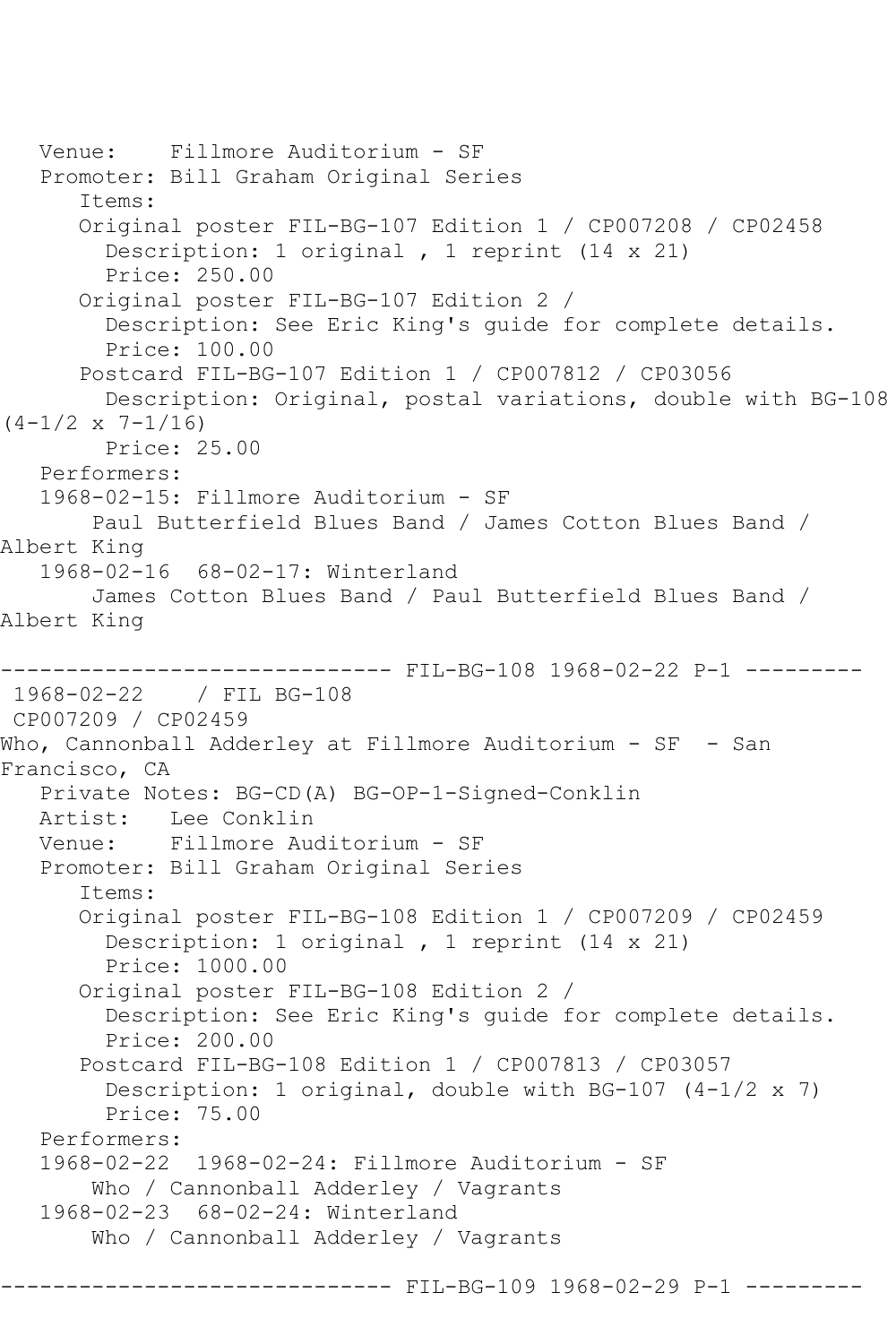```
1968-02-29 / FIL BG-109
CP007210 / CP02460
Cream, Big Black at Fillmore Auditorium - SF - San Francisco, CA
    Private Notes: BG-CD(A) BG-OP-1
   Artist: Lee Conklin
   Venue: Fillmore Auditorium - SF
    Promoter: Bill Graham Original Series
       Items:
       Original poster FIL-BG-109 Edition 1 / CP007210 / CP02460
         Description: 1 original , 1 reprint (14 x 21)
         Price: 1000.00
       Original poster FIL-BG-109 Edition 2 / 
         Description: See Eric King's guide for complete details.
         Price: 275.00
       Postcard FIL-BG-109 Edition 1 / CP007814 / CP03058
         Description: Original, postal variations, double with BG110. 
See Eric King's guide for complete details. (4-1/2 x 6-7/8)
         Price: 100.00
    Performers:
    1968-03-03: Fillmore Auditorium - SF
        Cream / Big Black / Loading Zone
    1968-03-29 68-03-02: Winterland
        Cream / Big Black / Loading Zone
                    ------------------------------ FIL-BG-112 1968-03-21 P-1 ---------
1968-03-21 / FIL BG-112
CP007213 / CP02463
Moby Grape, Traffic at Fillmore Auditorium - SF - San Francisco, CA
    Private Notes: BG-CD(A) BG-OP-1
   Artist: Lee Conklin
   Venue: Fillmore Auditorium - SF
    Promoter: Bill Graham Original Series
       Items:
       Original poster FIL-BG-112 Edition 1 / CP007213 / CP02463
         Description: 1 original, 1 reprint (14 x 21)
         Price: 350.00
        FIL-BG-112 / 
         Description: See Eric King's guide for complete details.
         Price: 45.00
       Postcard FIL-BG-112 Edition 1 / CP007817 / CP03061
         Description: original, postal variations, double with BG111 
(4-1/2 \times 7) Price: 25.00
    Performers:
    1968-03-21: Fillmore Auditorium - SF
        Moby Grape / Traffic / Lemon Pipers / Spirit
    1968-03-22 68-03-23: Winterland
```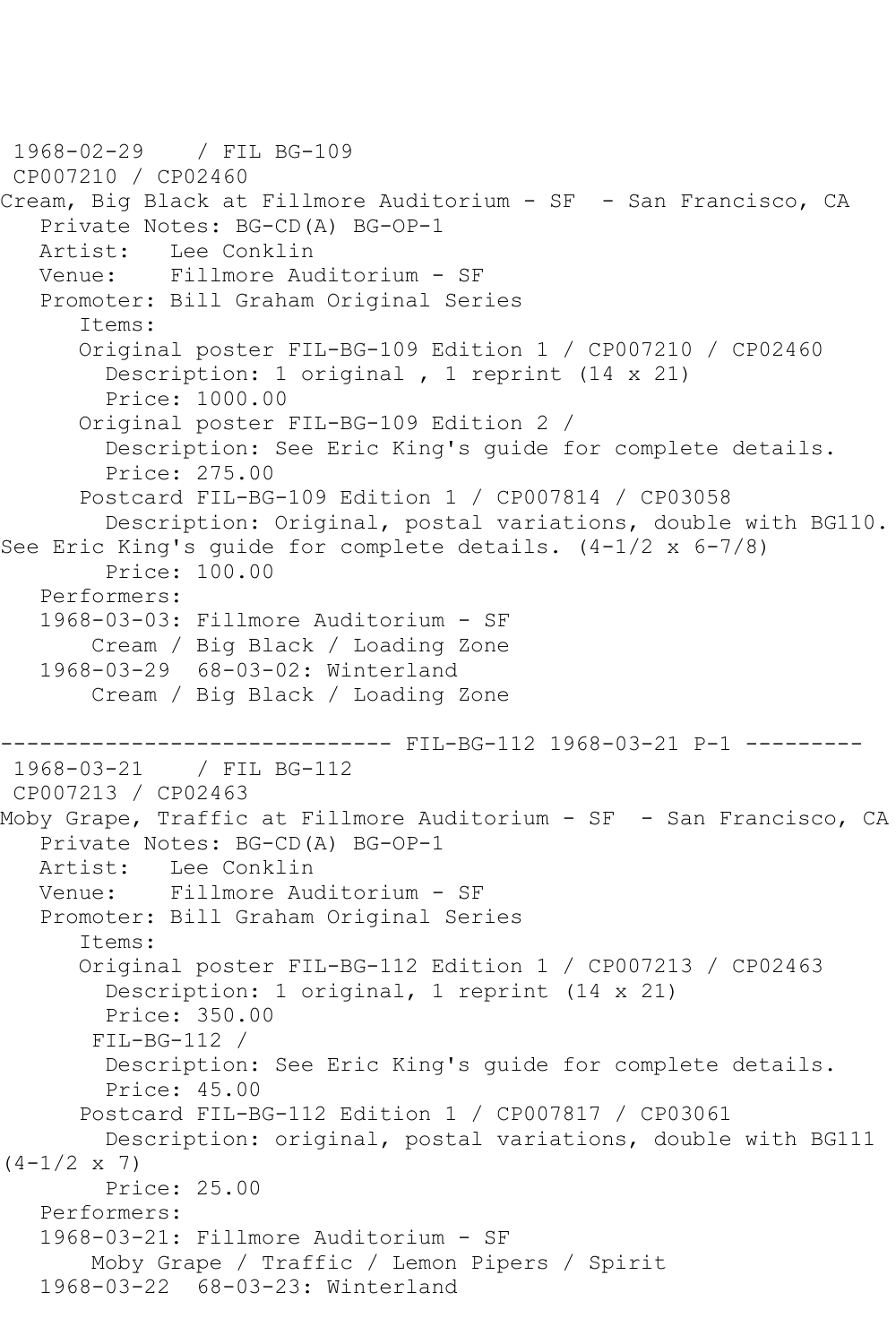Moby Grape / Traffic / Lemon Pipers / Spirit ------------------------------ FIL-BG-121 1968-05-23 P-1 --------- 1968-05-23 / FIL BG-121 CP007222 / CP02472 Yardbirds, It's a Beautiful Day at Fillmore Auditorium - SF - San Francisco, CA Private Notes: BG-CD(B) BG-OP-1-Signed-Conklin Artist: Lee Conklin Venue: Fillmore Auditorium - SF Promoter: Bill Graham Original Series Items: Original poster FIL-BG-121 Edition 1 / CP007222 / CP02472 Description: 1 original (14 x 21) Price: 250.00 Postcard FIL-BG-121 Edition 1 / CP007826 / CP03070 Description: original, postal variations, double with BG122  $(4-5/8 \times 7-3/16)$  Price: 30.00 Performers: 1968-05-23 1968-05-25: Fillmore Auditorium - SF Yardbirds / It's a Beautiful Day / Cecil Taylor ------------------------------ FIL-BG-122 1968-05-29 P-1 --------- 1968-05-29 / FIL BG-122 CP007223 / CP02473 Buffalo Springfield, Chambers Brothers at Fillmore Auditorium - SF - San Francisco, CA Private Notes: BG-CD(A) BG-OP-1-Signed-Conklin Event: Memorial Day Weekend Artist: Lee Conklin<br>Venue: Fillmore Aud Venue: Fillmore Auditorium - SF Promoter: Bill Graham Original Series Items: Original poster FIL-BG-122 Edition 1 / CP007223 / CP02473 Description: 1 original (14 x 21) Price: 250.00 Postcard FIL-BG-122 Edition 1 / CP007827 / CP03071 Description: original, postal variations, double with BG121  $(4-5/8 \times 7-1/8)$  Price: 30.00 Performers: 1968-05-29 1968-06-01: Fillmore Auditorium - SF Buffalo Springfield / Chambers Brothers / Richie Havens 1968-05-29 68-05-30: Winterland Buffalo Springfield / Chambers Brothers / Richie Havens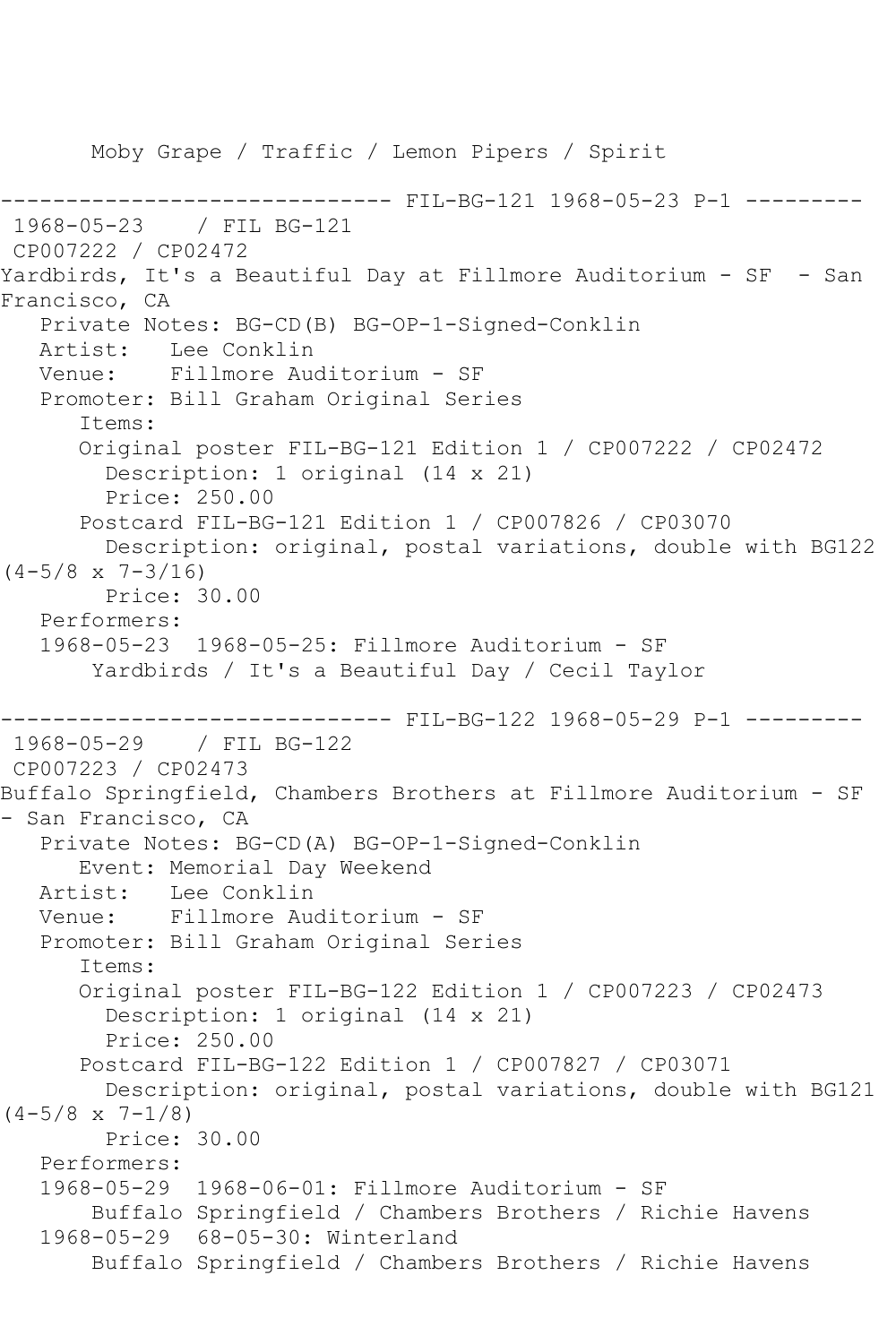------------------------------ FIL-BG-125 1968-06-18 P-1 --------- 1968-06-18 / FIL BG-125 CP008912 / CP04429 Chambers Brothers, Crazy World of Arthur Brown at Fillmore Auditorium - SF - San Francisco, CA Private Notes: BG-CD(B) BG-OP-1-Signed-Conklin Artist: Lee Conklin Venue: Fillmore Auditorium - SF Promoter: Bill Graham Original Series Items: Original poster FIL-BG-125 Edition 1 / CP008912 / CP04429 Description: 1 original (14 x 21) Price: 200.00 Postcard FIL-BG-125 Edition 1 / CP007845 / CP03089 Description: original, postal variations, double with BG126  $(4-5/8 \times 7-1/4)$  Price: 25.00 Performers: 1968-06-18 1968-06-20: Fillmore Auditorium - SF Chambers Brothers / Crazy World of Arthur Brown / It's a Beautiful Day 1968-06-21 1968-06-23: Quicksilver Messenger Service / Sly and the Family Stone ------- FIL-BG-126 1968-06-25 P-1 ---------1968-06-25 / FIL BG-126 CP007227 / CP02477 Albert King, Loading Zone at Fillmore Auditorium - SF - San Francisco, CA Private Notes: BG-CD(A) BG-OP-1-Signed-Conklin Artist: Lee Conklin Venue: Fillmore Auditorium - SF Promoter: Bill Graham Original Series Items: Original poster FIL-BG-126 Edition 1 / CP007227 / CP02477 Description: 1 original (14 x 21) Price: 100.00 Postcard FIL-BG-126 Edition 1 / CP007831 / CP03075 Description: original, postal variations, double with BG125  $(4-5/8 \times 7-1/4)$  Price: 30.00 Performers: 1968-06-25 1968-06-27: Fillmore Auditorium - SF Albert King / Loading Zone / Rain 1968-06-28 1968-06-30: Ten Years After / Canned Heat Blues Band / Dan Hicks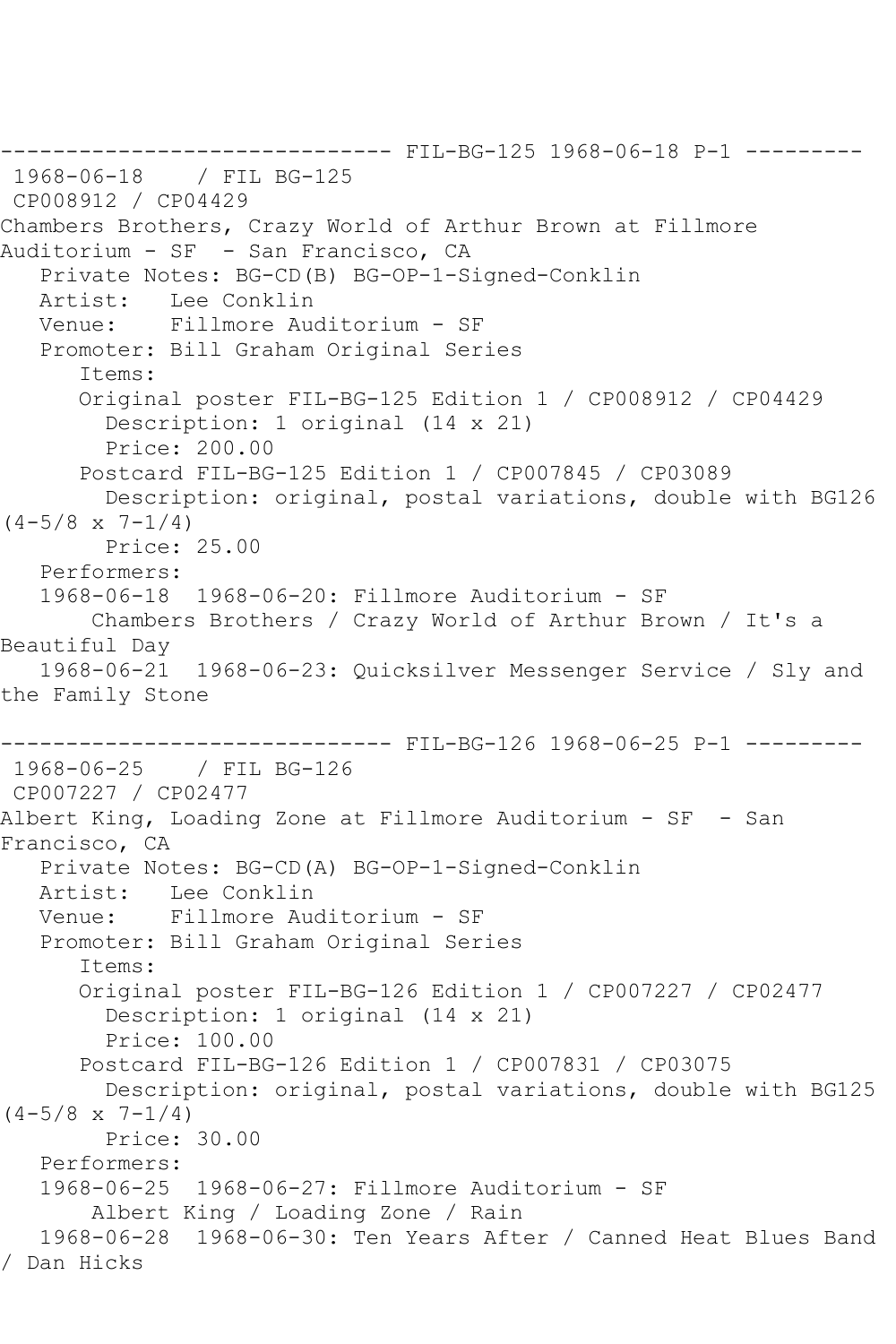------------------------------ FIL-BG-127 1968-07-02 P-1 --------- 1968-07-02 / FIL BG-127 CP007228 / CP02478 Creedence Clearwater Revival, Steppenwolf at Fillmore Auditorium - SF - San Francisco, CA Private Notes: BG-CD(B) BG-OP-1-Signed\_Conklin Artist: Lee Conklin Venue: Fillmore Auditorium - SF Promoter: Bill Graham Original Series Items: Original poster FIL-BG-127 Edition 1 / CP007228 / CP02478 Description: 1 original (14 x 21) Price: 250.00 Postcard FIL-BG-127 Edition 1 / CP007832 / CP03076 Description: original, postal variations, double with BG127  $(4-5/8 \times 7-1/16)$  Price: 40.00 Performers: 1968-07-02 1968-07-04: Fillmore Auditorium - SF Creedence Clearwater Revival / Steppenwolf / It's a Beautiful Day 1968-07-05 1968-07-07: Paul Butterfield Blues Band / Ten Years After / Truth ------- FIL-BG-128 1968-07-09 P-1 ---------1968-07-09 / FIL BG-128 CP007229 / CP02479 Electric Flag, Buddy Guy at Fillmore Auditorium - SF - San Francisco, CA Private Notes: BG-CD(B) BG-OP-1-Signed-Conklin Artist: Lee Conklin Venue: Fillmore Auditorium - SF Promoter: Bill Graham Original Series Items: Original poster FIL-BG-128 Edition 1 / CP007229 / CP02479 Description: 1 original (14 x 21) Price: 100.00 Postcard FIL-BG-128 Edition 1 / CP007833 / CP03077 Description: original, postal variations, double with BG127  $(4-5/8 \times 6-15/16)$  Price: 25.00 Performers: 1968-07-09 1968-07-11: Fillmore Auditorium - SF Electric Flag / Buddy Guy / Freddie King 1968-07-12 1968-07-14: Blue Cheer / Ike and Tina Turner / Freddie King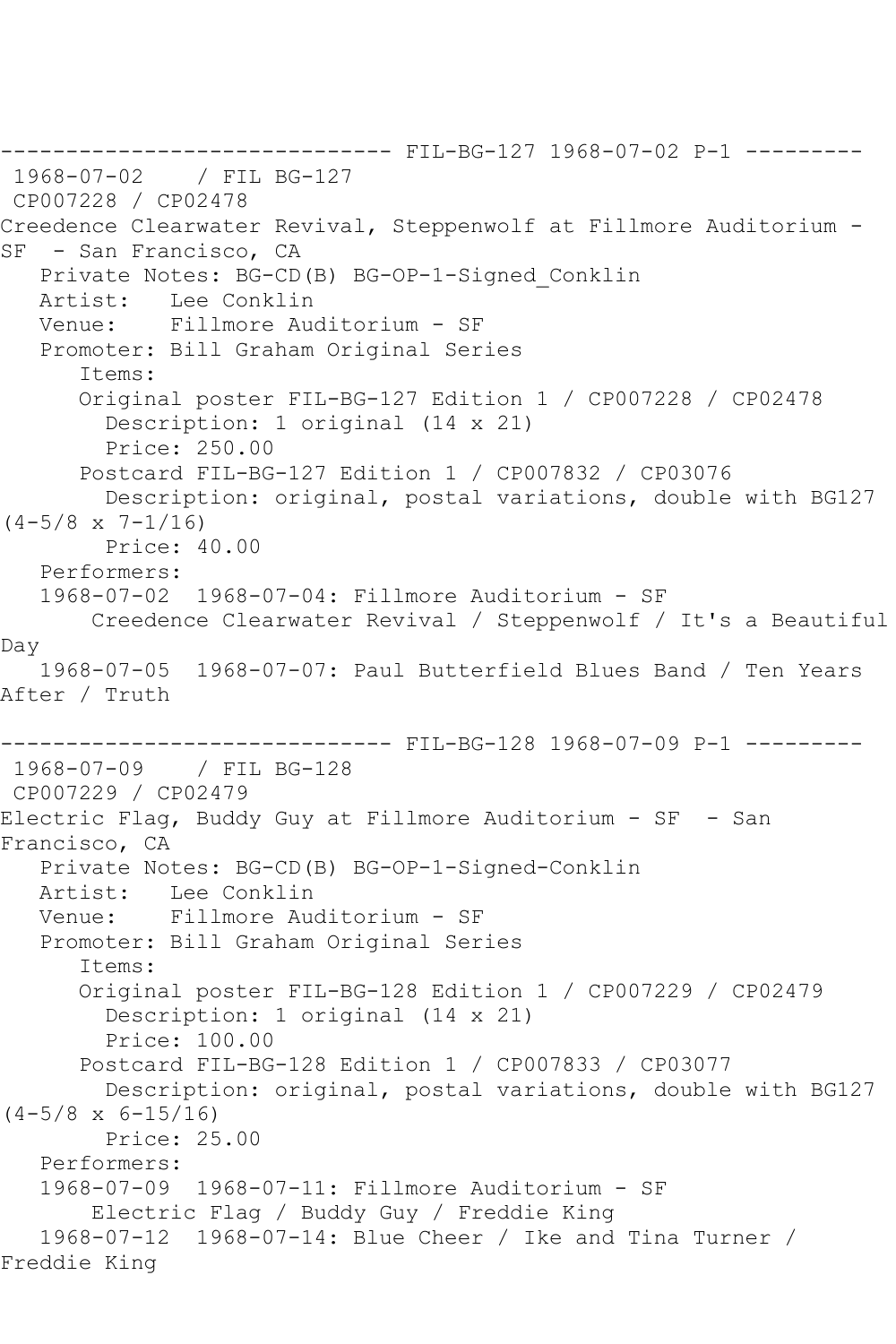```
------------------------------ FW-BG-129 1968-07-16 P-1 ---------
1968-07-16 / FW BG-129
CP007243 / CP02493
Big Brother and the Holding Company, Richie Havens at Fillmore West 
- San Francisco, CA
   Notes: This is the first Bill Graham event at the new location, 
the former Carousel Ballroom at Market & Van Ness. +Jeff 
Beck,Havens/1st FILLMORE WEST
    Private Notes: BG-CD(A) BG-OP-1-Signed-Conklin
  Event: First Show Fillmore West<br>Artist: Lee Conklin
  Artist: Lee Conklin<br>Venue: Fillmore We:
            Fillmore West
    Promoter: Bill Graham Original Series
       Items:
       Original poster FW-BG-129 Edition 1 / CP007243 / CP02493
         Description: 1 original (14 x 21)
         Price: 100.00
       Postcard FW-BG-129 Edition 1 / CP007834 / CP03078
         Description: original, postal variations, double with BG130 
(4-5/8 \times 7-1/8) Price: 25.00
    Performers:
    1968-07-16 1968-07-18: Fillmore West
        Big Brother and the Holding Company / Richie Havens / 
Illinois Speed Press
    1968-07-19 1968-07-21: Sly and the Family Stone / Jeff Beck / 
Siegel Schwall Blues Band
------------------------------ FW-BG-130 1968-07-23 P-1 ---------
1968-07-23 / FW BG-130
CP007231 / CP02481
Moby Grape, Jeff Beck at Fillmore West - San Francisco, CA
    Private Notes: BG-CD(A) BG-OP-1-Signed-Conklin
   Artist: Lee Conklin
   Venue: Fillmore West
    Promoter: Bill Graham Original Series
       Items:
       Original poster FW-BG-130 Edition 1 / CP007231 / CP02481
         Description: 1 original (14 x 21)
         Price: 200.00
       Postcard FW-BG-130 Edition 1 / CP007835 / CP03079
         Description: original, postal variations, double with BG129 
(4-9/16 \times 7-1/8) Price: 20.00
    Performers:
    1968-07-23 1968-07-25: Fillmore West
        Moby Grape / Jeff Beck / Mint Tatoo
```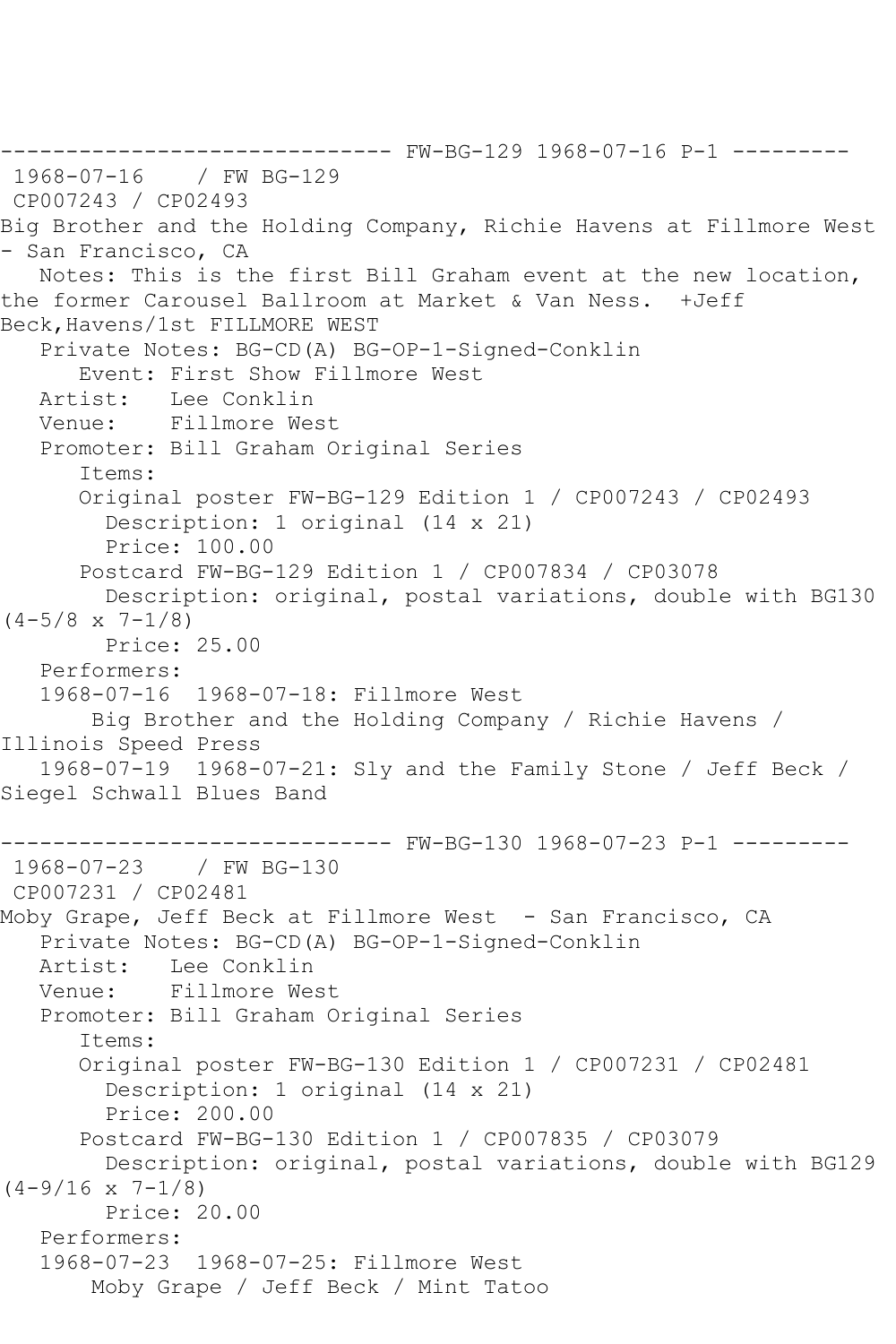1968-07-26 1968-07-28: Charles Lloyd / Herd / James Cotton Blues Band ------------------------------ FW-BG-131 1968-07-30 P-1 --------- 1968-07-30 / FW BG-131 CP007232 / CP02482 Paul Butterfield Blues Band, Santana at Fillmore West - San Francisco, CA Private Notes: BG-CD(B) BG-OP-1-Signed-Conkilin Artist: Lee Conklin Venue: Fillmore West Promoter: Bill Graham Original Series Items: Original poster FW-BG-131 Edition 1 / CP007232 / CP02482 Description: 1 original (14 x 21) Price: 350.00 Postcard FW-BG-131 Edition 1 / CP007836 / CP03080 Description: original, postal variations, double with BG132  $(4-5/8 \times 6-15/16)$  Price: 35.00 Performers: 1968-07-30 1968-08-01: Fillmore West Paul Butterfield Blues Band / Carlos Santana / Hello People 1968-08-02 1968-08-04: Iron Butterfly / Canned Heat Blues Band / Initial Shock ------------------------------ FW-BG-132 1968-08-06 P-1 --------- 1968-08-06 / FW BG-132 CP007233 / CP02483 Chambers Brothers, Charlatans at Fillmore West - San Francisco, CA Private Notes: BG-CD(B) BG-OP-1-signed-Conklin Artist: Lee Conklin<br>Venue: Fillmore We Fillmore West Promoter: Bill Graham Original Series Items: Original poster FW-BG-132 Edition 1 / CP007233 / CP02483 Description: 1 original (14 x 21) Price: 200.00 Postcard FW-BG-132 Edition 1 / CP007837 / CP03081 Description: original, postal variations, double with BG131  $(4-9/16 \times 7)$  Price: 50.00 Performers: 1968-08-06 1968-08-08: Fillmore West Chambers Brothers / Charlatans / Queen Lily's Soap 1968-08-09 1968-08-11: Eric Burdon and the Animals / Blood Sweat and Tears / Gypsy Wizard Band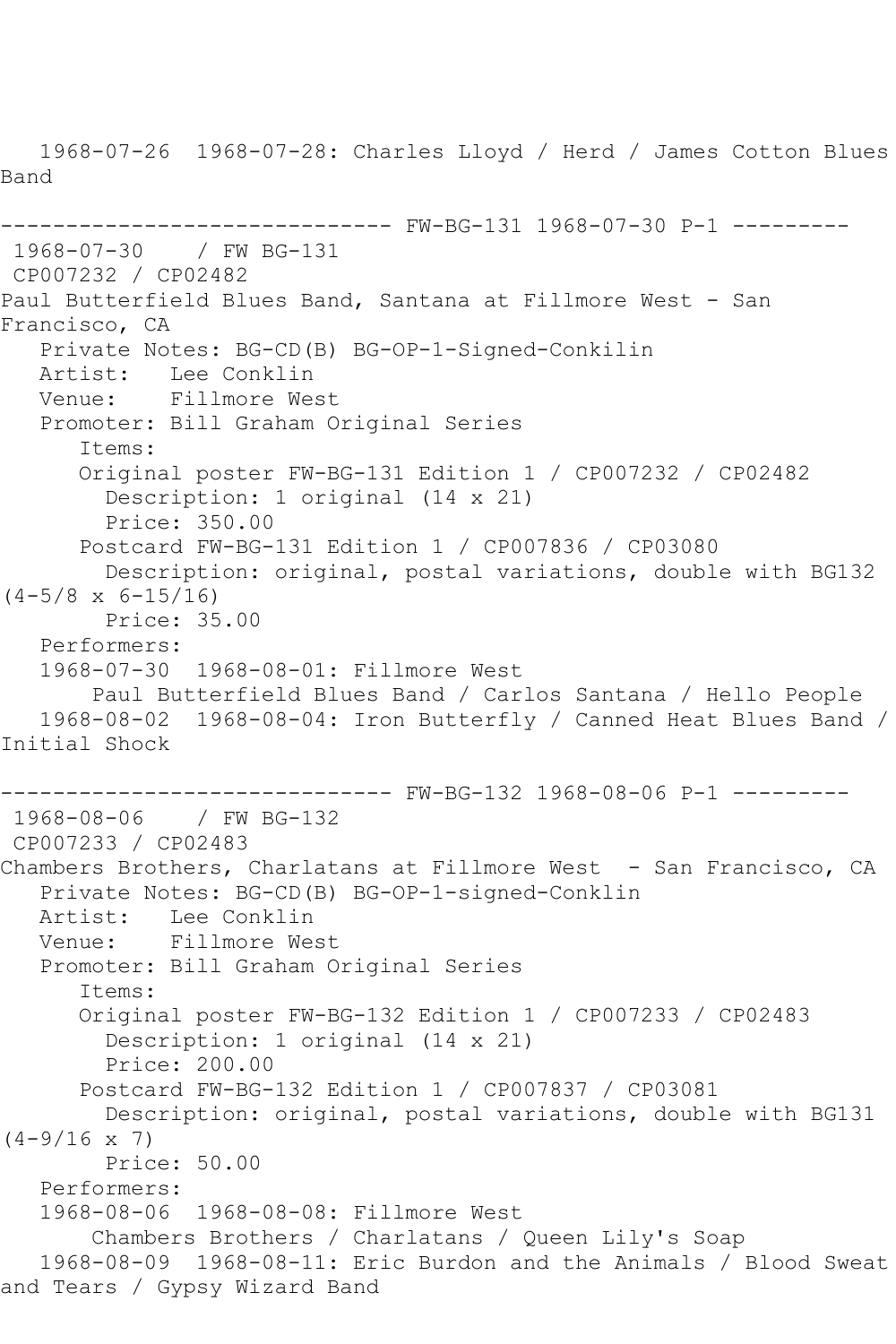------------------------------ FW-BG-134 1968-08-27 P-1 --------- 1968-08-27 / FW BG-134 CP007234 / CP02484 Steppenwolf, Staple Singers at Fillmore West - San Francisco, CA Private Notes: BG-CD(E+BG-135) BG-OP-1-Signed-Conklin Artist: Lee Conklin Venue: Fillmore West Promoter: Bill Graham Original Series Items: Original poster FW-BG-134 Edition 1 / CP007234 / CP02484 Description: 1 original, 1 reprint (14 x 21) Price: 1400.00 Original poster FW-BG-134 Edition 2 / Description: "W" printed after tickets outs strip. See Eric King's guide for complete details. Price: 300.00 Postcard FW-BG-134 Edition 1 / CP007839 / CP03083 Description: original, postal variations, double with BG135  $(7 \times 9 - 1/4)$  Price: 125.00 Performers: 1968-08-27 1968-09-29: Fillmore West Steppenwolf / Staple Singers / Carlos Santana 1968-08-30 1968-09-01: Grateful Dead / Preservation Hall Jazz Band / Sons of Champlin ---------- FW-BG-135 1968-09-05 P-1 ---------1968-09-05 / FW BG-135 CP007235 / CP02485 Chuck Berry, Steve Miller Blues Band at Fillmore West - San Francisco, CA Private Notes: BG-CD(E+BG-134) BG-OP-1-Signed-Conklin Event: Fall Series Artist: Lee Conklin Venue: Fillmore West Promoter: Bill Graham Original Series Items: Original poster FW-BG-135 Edition 1 / CP007235 / CP02485 Description: 1 original (14 x 21) Price: 100.00 Postcard FW-BG-135 Edition 1 / CP007839 / CP03083 Description: original, postal variations, double with BG134  $(7 \times 9-1/4)$  Price: 20.00 Performers: 1968-09-05 1968-09-07: Fillmore West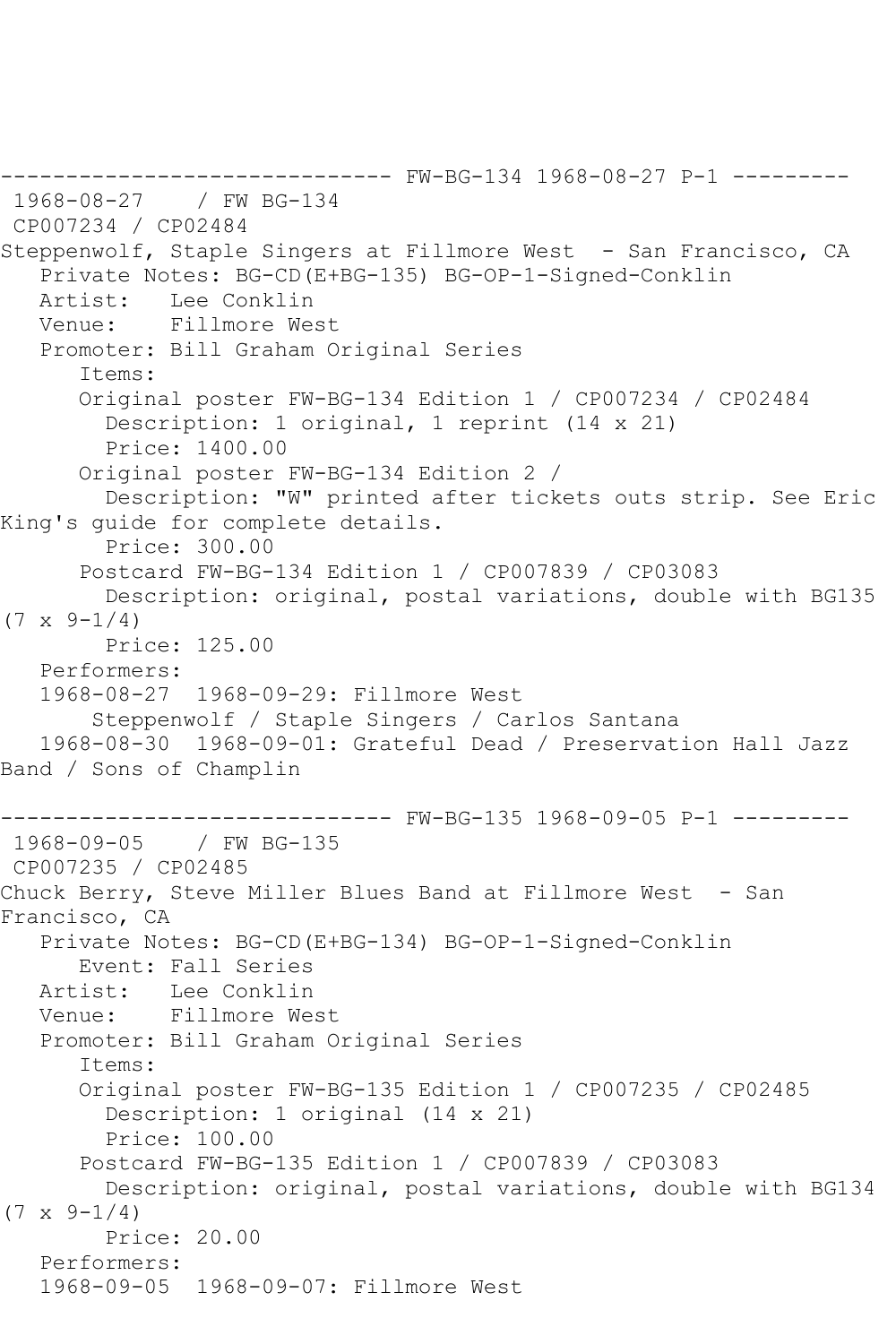Chuck Berry / Steve Miller Blues Band / Kensington Market ------------------------------ FW-BG-138 1968-09-26 P-1 --------- 1968-09-26 / FW BG-138 CP007238 / CP02488 Super Session, Michael Bloomfield at Fillmore West - San Francisco, CA Private Notes: BG-CD(B) BG-OP-1-Signed-Conklin Lee Conklin Venue: Fillmore West Promoter: Bill Graham Original Series Items: Original poster FW-BG-138 Edition 1 / CP007238 / CP02488 Description: 1 original (14 x 21) Price: 125.00 Postcard FW-BG-138 Edition 1 / CP007842 / CP03086 Description: original, postal variations, double with BG139  $(4-5/8 \times 7)$  Price: 40.00 Performers: 1968-09-26 1968-09-28: Fillmore West Super Session / Michael Bloomfield / Al Kooper / It's a Beautiful Day / Loading Zone ------------------------------ FW-BG-139 1968-10-03 P-1 --------- 1968-10-03 / FW BG-139 CP007239 / CP02489 Canned Heat Blues Band, Gordon Lightfoot at Fillmore West - San Francisco, CA Private Notes: BG-CD(B) BG-OP-1-Signed-Conklin Artist: Lee Conklin Venue: Fillmore West Promoter: Bill Graham Original Series Items: Original poster FW-BG-139 Edition 1 / CP007239 / CP02489 Description: 1 original (14 x 21) Price: 125.00 Postcard FW-BG-139 Edition 1 / CP007843 / CP03087 Description: original, postal variations, double with BG138  $(4-5/8 \times 7)$  Price: 125.00 Performers: 1968-10-03 1968-10-05: Fillmore West Canned Heat Blues Band / Gordon Lightfoot / Cold Blood ------------------------------ FW-BG-142 1968-10-24 P-1 --------- 1968-10-24 / FW BG-142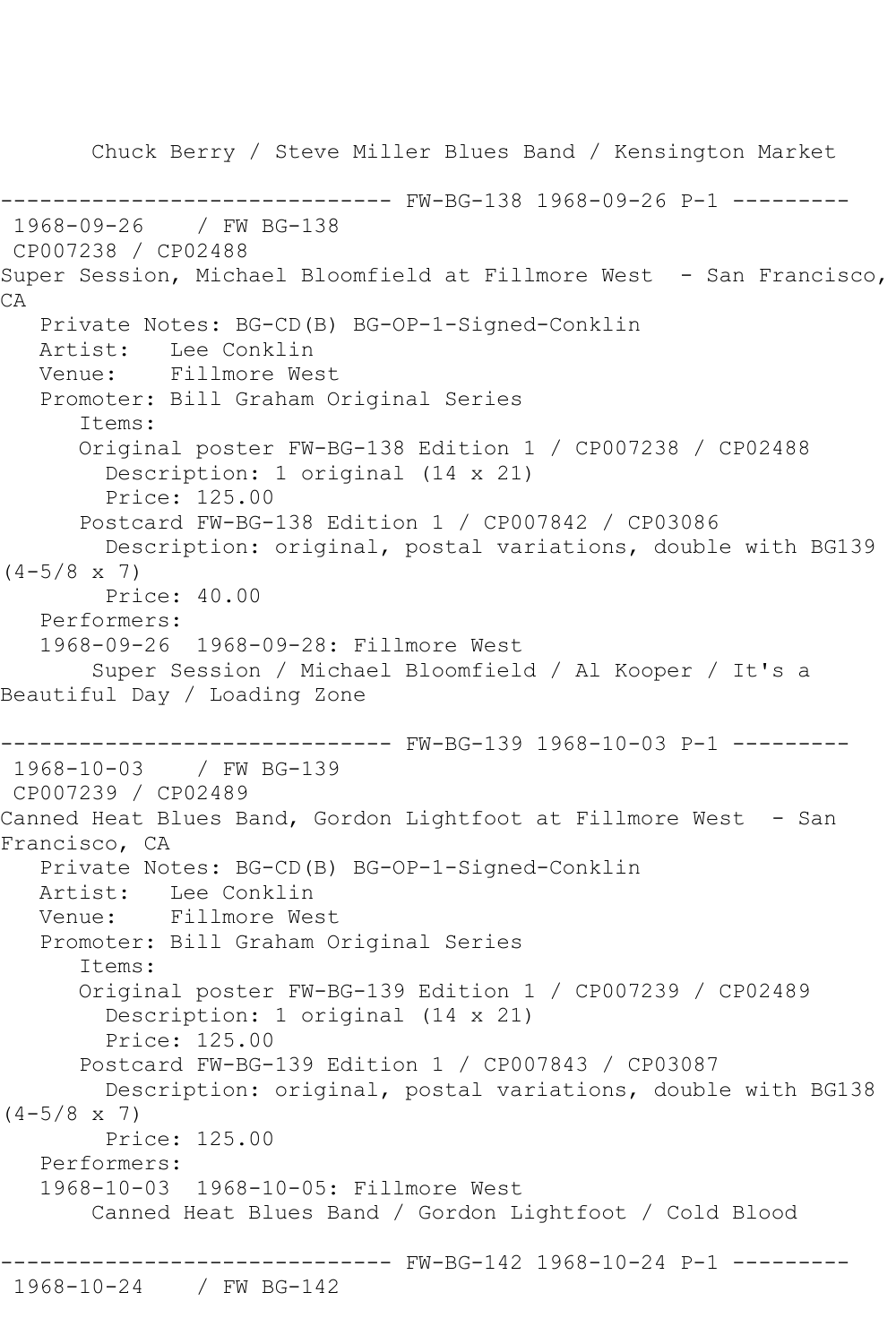CP007230 / CP02480 Jefferson Airplane, Ballet Afro-Haiti at Fillmore West - San Francisco, CA Private Notes: BG-CD(C+BG-143) BG-OP-1-Signed-Conklin Artist: Lee Conklin Venue: Fillmore West Promoter: Bill Graham Original Series Items: Original poster FW-BG-142 Edition 1 / CP007230 / CP02480 Description: 1 original (14 x 21-1/4) Price: 300.00 Postcard FW-BG-142 Edition 1 / CP007847 / CP03091 Description: original, postal variations, double with BG143  $(7 \times 9 - 3/16)$  Price: 25.00 Performers: 1968-10-24 1968-10-26: Fillmore West Jefferson Airplane / Ballet Afro Haiti / A.B. Skhy Blues Band ------------------------------ FW-BG-143 1968-10-31 P-1 --------- 1968-10-31 CP007244 / CP02494 Procol Harum, Santana at Fillmore West - San Francisco, CA Private Notes: BG-CD(+BG-142) BG-OP-1-Signed-Conklin Artist: Lee Conklin<br>Venue: Fillmore We Fillmore West Promoter: Bill Graham Original Series Items: Original poster FW-BG-143 Edition 1 / CP007244 / CP02494 Description: 1 original (14 x 21) Price: 125.00 Postcard FW-BG-143 Edition 1 / CP007847 / CP03091 Description: original, postal variations, double with BG142  $(7 \times 9 - 3/16)$  Price: 25.00 Performers: 1968-10-31 1968-11-02: Fillmore West Procol Harum / Carlos Santana / Salloom Sinclair ------------------------------ FW-BG-144 1968-11-07 P-1 --------- 1968-11-07 / FW BG-144 CP007245 / CP02495 Quicksilver Messenger Service, Grateful Dead at Fillmore West - San Francisco, CA Private Notes: BG-CD(B) BG-OP-1-Signed-Conklin Artist: Lee Conklin Venue: Fillmore West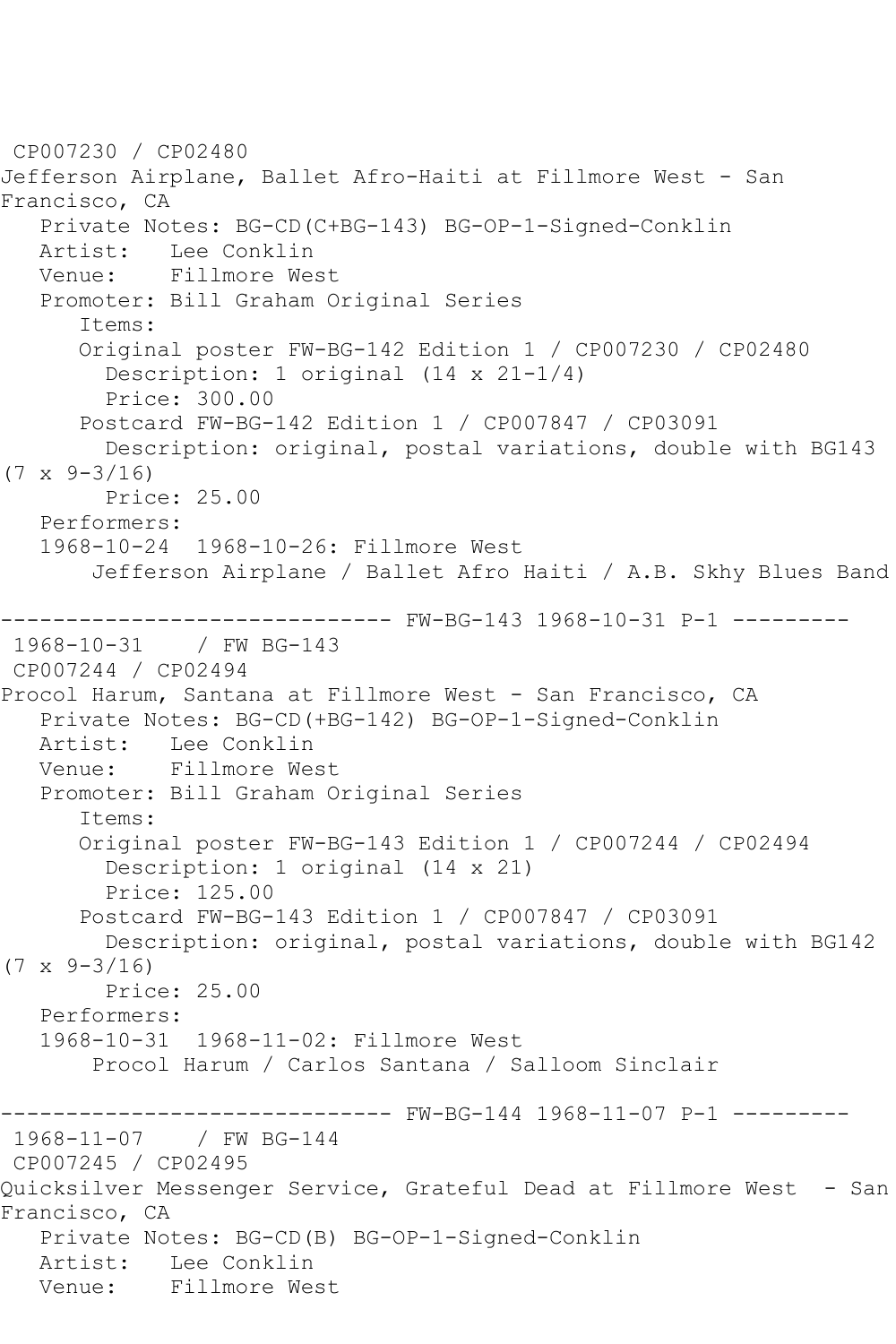Promoter: Bill Graham Original Series Items: Original poster FW-BG-144 Edition 1 / CP007245 / CP02495 Description: 1 original, 1 reprint (14 x 21) Price: 400.00 Original poster FW-BG-144 Edition 2 / Description: See Eric King's guide for complete details. Price: 150.00 Postcard FW-BG-144 Edition 1 / CP007848 / CP03092 Description: original, postal variations, double with BG145  $(4-5/8 \times 7)$  Price: 45.00 Performers: 1968-11-07 1968-11-10: Fillmore West Quicksilver Messenger Service / Grateful Dead / Linn County ------------------------------ FW-BG-145 1968-11-14 P-1 --------- 1968-11-14 / FW BG-145 CP007246 / CP02496 Ten Years After, Country Weather at Fillmore West - San Francisco, CA Private Notes: BG-CD(A) BG-OP-1-Signed-Conklin Artist: Lee Conklin Venue: Fillmore West Promoter: Bill Graham Original Series Items: Original poster FW-BG-145 Edition 1 / CP007246 / CP02496 Description: 1 original (14 x 21) Price: 150.00 Postcard FW-BG-145 Edition 1 / CP007849 / CP03093 Description: original, postal variations, double with BG144  $(4-9/16 \times 7)$  Price: 20.00 Performers: 1968-11-14 1968-11-17: Fillmore West Ten Years After / Country Weather / Sun Ra and his Arkestra ------------------------------ FW-BG-148 1968-12-05 P-1 --------- / FW BG-148 CP007249 / CP02499 Jeff Beck Group, Spirit at Fillmore West - San Francisco, CA Private Notes: BG-CD(C) BG-OP-1-Signed-Conklin Artist: Lee Conklin Venue: Fillmore West Promoter: Bill Graham Original Series Items: Original poster FW-BG-148 Edition 1 / CP007249 / CP02499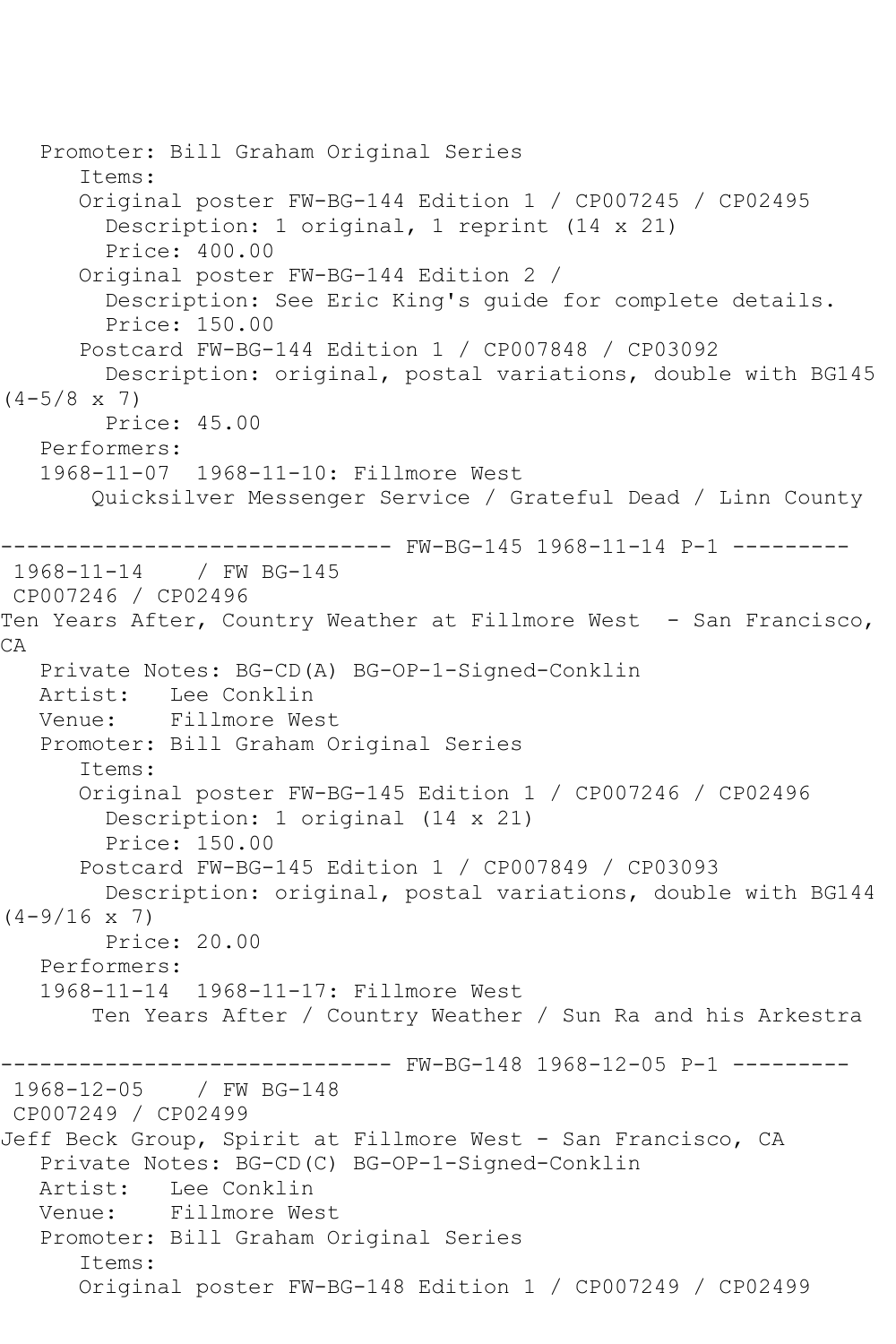Description: 1 original (14 x 21) Price: 200.00 Postcard FW-BG-148 Edition 1 / CP007852 / CP03096 Description: original, postal variations, double with BG149  $(7 \times 9 - 1/4)$  Price: 20.00 Performers: 1968-12-05: Fillmore West Jeff Beck / Spirit / Linda Tillery / Sweet Linda / Sweetwater 1968-12-06: Jeff Beck / Spirit / Linda Tillery / Sweet Linda / Sweetwater 1968-12-07: Jeff Beck / Linda Tillery / Sweet Linda / Sweetwater 1968-12-08: Jeff Beck / Linda Tillery / Sweet Linda / Sweetwater ------------------------------ FW-BG-149 1968-12-15 P-1 --------- 1968-12-15 / FW BG-149 CP007250 / CP02500 Country Joe and the Fish, Terry Reid at Fillmore West - San Francisco, CA Private Notes: BG-CD(+BG-148) BG-OP-1-Signed-Conklin Artist: Lee Conklin Venue: Fillmore West Promoter: Bill Graham Original Series Items: Original poster FW-BG-149 Edition 1 / CP007250 / CP02500 Description: 1 original (14 x 21) Price: 125.00 Postcard FW-BG-149 / CP004321 / CD04767 Postcard FW-BG-149 Edition 1 / CP007852 / CP03096 Description: original, postal variations, double with BG148  $(7 \times 9 - 1/4)$  Price: 40.00 Performers: 1968-12-15 1968-12-18: Fillmore West Country Joe and the Fish / Terry Reid / Sea Train ------------------------------ FW-BG-153 1968-12-31 P-1 --------- 1968-12-31 / FW BG-153 CP007253 / CP02503 Vanilla Fudge, Richie Havens at Fillmore West - San Francisco, CA Private Notes: BG-CD(+BG-152) BG-OP-1-Signed-Conklin Artist: Lee Conklin Venue: Fillmore West Promoter: Bill Graham Original Series Items: Original poster FW-BG-153 Edition 1 / CP007253 / CP02503 Description: 1 original (14 x 21)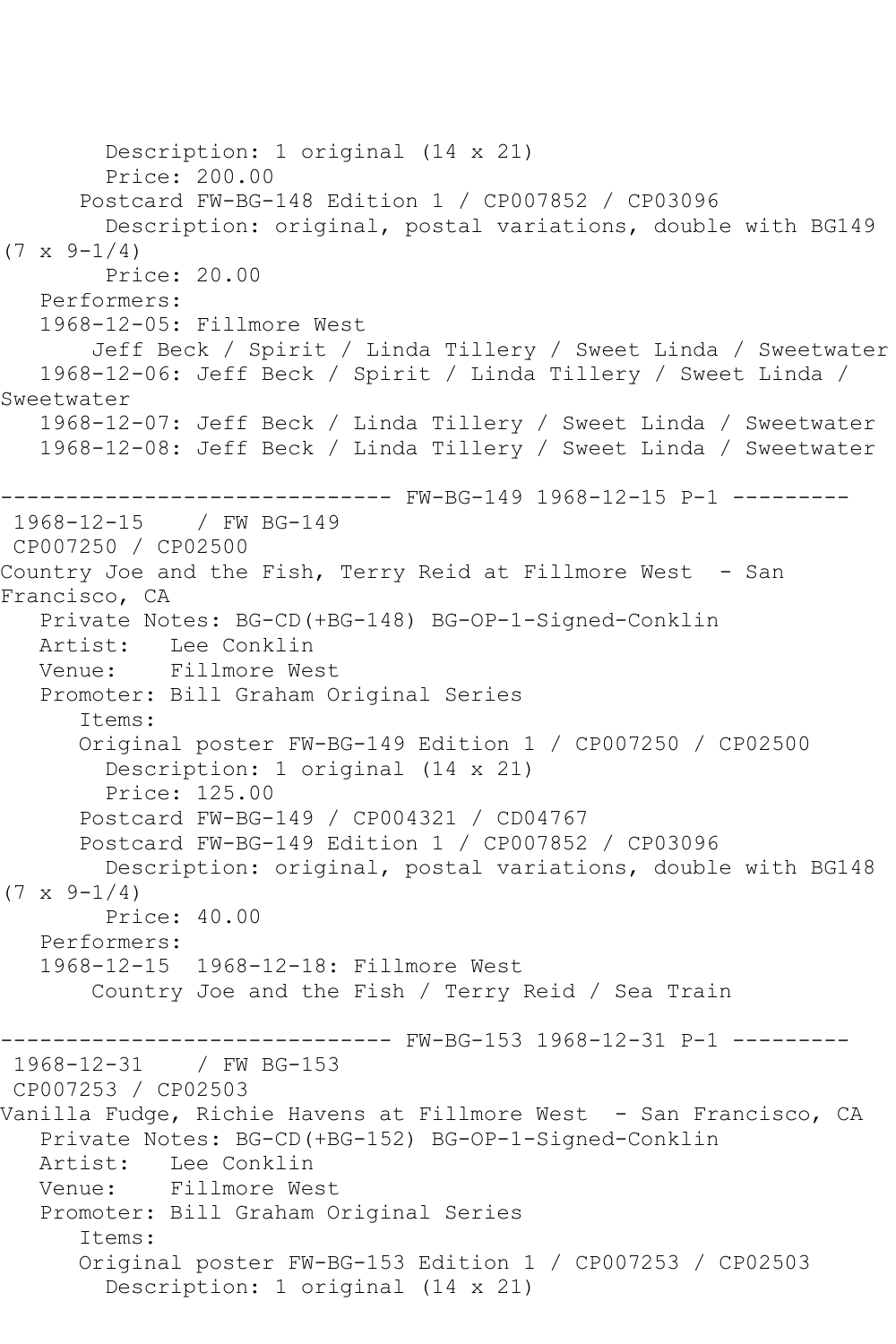Price: 225.00 Postcard FW-BG-153 Edition 1 / CP007855 / CP03099 Description: original, postal variations, double with BG150  $(7 \times 9 - 1/4)$  Price: 45.00 FW-BG-153 / CP001434 / 1450 Performers: 1968-12-31: Fillmore West Vanilla Fudge / Richie Havens / Youngbloods / Cold Blood ------------------------------ WIN-BG-152 1968-12-31 P-1 --------- 1968-12-31 / WIN BG-152 CP007254 / CP02504 Grateful Dead, Quicksilver Messenger Service at Winterland - San Francisco, CA Notes: This item appears in the Art of Rock book, plate no. 2.061 Private Notes: BG-CD(C+BG-153) BG-OP-1-Signed-Conklin Event: Includes Breakfast Event: New Year's Eve 1968 Artist: Lee Conklin Venue: Winterland Promoter: Bill Graham Original Series Items: Original poster WIN-BG-152 Edition 1 / CP007254 / CP02504 Description: 1 original (14 x 21) AORPlate: 2.061 Price: 600.00 Original poster WIN-BG-152 Edition 1 / CP001433 / 1449 AORPlate: 2.061 Price: 45.00 Postcard WIN-BG-152 Edition 1 / CP007855 / CP03099 Description: original, postal variations, double with BG153  $(7 \times 9 - 1/4)$  AORPlate: 2.061 Performers: 1968-12-31: Winterland Grateful Dead / Quicksilver Messenger Service / It's a Beautiful Day / Carlos Santana ------------------------------ FW-BG-156 1969-01-16 P-1 --------- 1969-01-16 / FW BG-156 CP007257 / CP02507 Creedence Clearwater Revival, Fleetwood Mac at Fillmore West - San Francisco, CA Private Notes: BG-CD(C+BG-157) BG-OP-1-Signed-Conklin Artist: Lee Conklin Venue: Fillmore West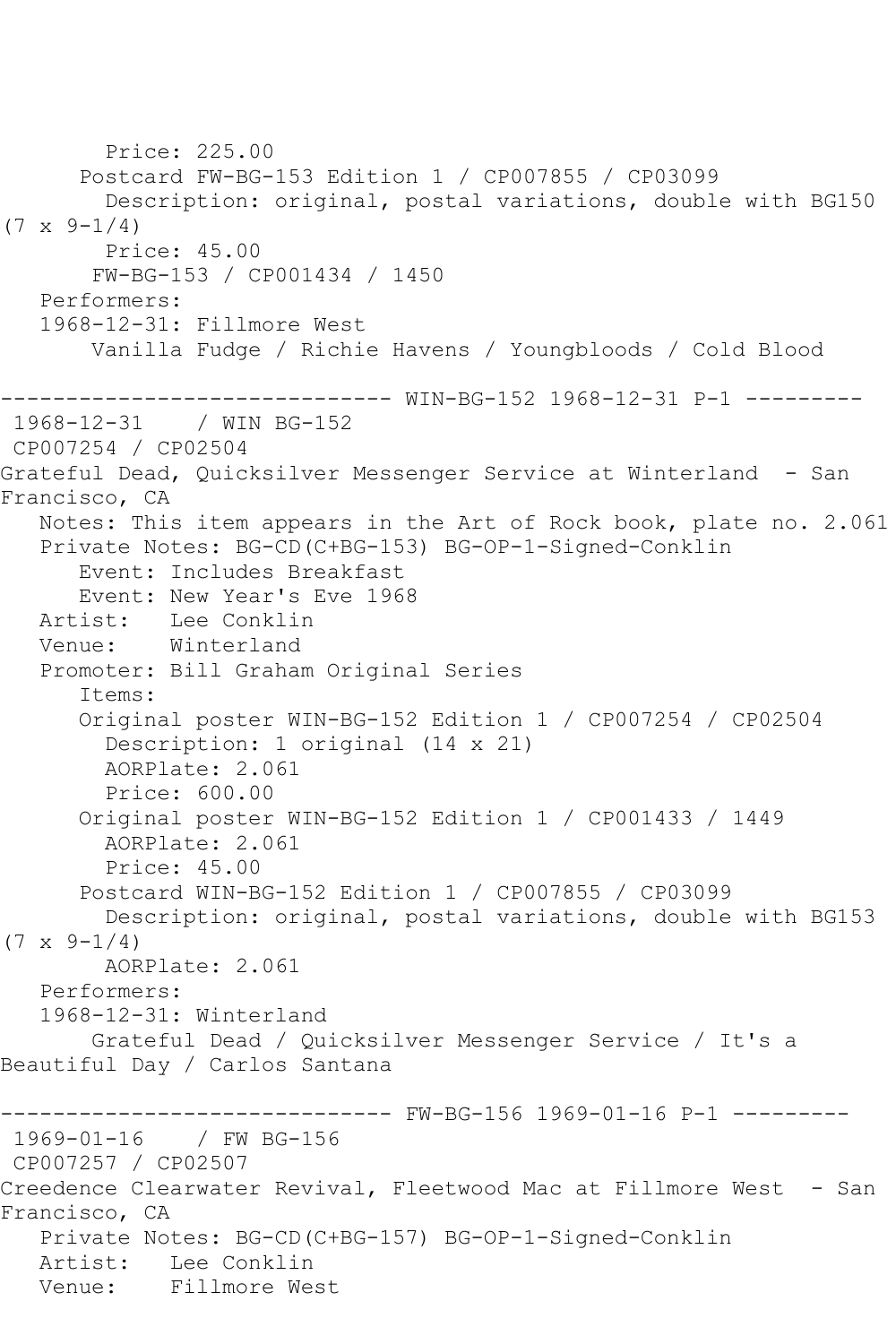```
 Promoter: Bill Graham Original Series
       Items:
       Original poster FW-BG-156 Edition 1 / CP007257 / CP02507
         Description: 1 original (14 x 21)
         Price: 150.00
       Postcard FW-BG-156 Edition 1 / CP007857 / CP03101
         Description: original, variations, double with BG157 (7 x 
9 - 1/4 Price: 40.00
   Performers:
   1969-01-16 1969-01-19: Fillmore West
       Creedence Clearwater Revival / Fleetwood Mac / Albert Collins 
and the Icebreakers
------------------------------ FW-BG-157 1969-01-23 P-1 ---------
1969-01-23 / FW BG-157
CP007258 / CP02508
Iron Butterfly, James Cotton Blues Band at Fillmore West - San 
Francisco, CA
   Private Notes: BG-CD(+BG-156) BG-OP-1-Signed-Conklin
   Artist: Lee Conklin
   Venue: Fillmore West
   Promoter: Bill Graham Original Series
       Items:
       Original poster FW-BG-157 Edition 1 / CP007258 / CP02508
         Description: 1 original (14 x 21)
         Price: 175.00
       Postcard FW-BG-157 Edition 1 / CP007857 / CP03101
         Description: original, variations, double with BG156 (7 x 
9 - 1/4)
        Price: 100.00
   Performers:
   1969-01-23 1969-01-26: Fillmore West
        Iron Butterfly / James Cotton Blues Band / A.B. Skhy Blues 
Band
------------------------------ FW-BG-162 1969-02-27 P-1 ---------
1969-02-27 / FW BG-162
CP007263 / CP02513
Grateful Dead, Pentangle at Fillmore West - San Francisco, CA
   Private Notes: BG-CD(A) BG-OP-1-Signed-Conklin
   Artist: Lee Conklin
   Venue: Fillmore West
   Promoter: Bill Graham Original Series
       Items:
       Original poster FW-BG-162 Edition 1 / CP007263 / CP02513
         Description: 1 original, 1 reprint (14 x 21)
```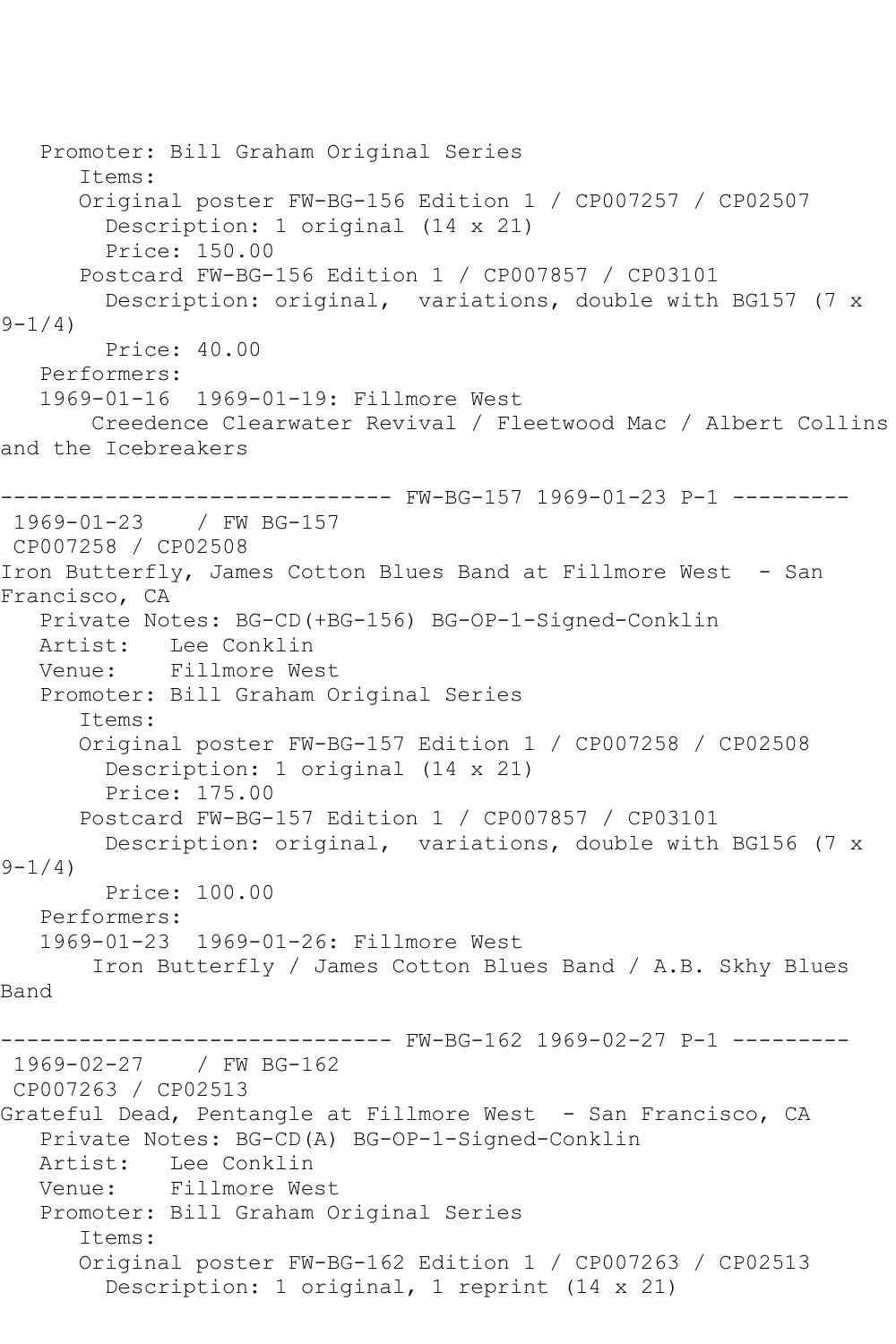```
 Price: 400.00
       Original poster FW-BG-162 Edition 2 / 
         Description: "W" printed after ticket outlet strip at lower 
right. See Eric King's guide for complete details.
         Price: 175.00
       Postcard FW-BG-162 Edition 1 / CP007878 / CP03122
         Description: original, variations, double with BG163 (4-5/8 
x 7)
         Price: 30.00
   Performers:
   1969-02-27 1969-03-02: Fillmore West
        Grateful Dead / Pentangle / Sir Douglas Quintet
------------------------------ FW-BG-163 1969-03-06 P-1 ---------
1969-03-06 / FW BG-163
CP007264 / CP02514
Spirit, Ten Years After at Fillmore West - San Francisco, CA
   Private Notes: BG-CD(A) BG-OP-1-Signed-Conklin
   Artist: Lee Conklin
   Venue: Fillmore West
   Promoter: Bill Graham Original Series
       Items:
       Original poster FW-BG-163 Edition 1 / CP007264 / CP02514
         Description: 1 original (14 x 21)
         Price: 100.00
       Postcard FW-BG-163 Edition 1 / CP007862 / CP03106
         Description: original, 1 variation, double with BG162 (4-1/2 
x 7)
         Price: 20.00
   Performers:
   1969-03-06 1969-03-09: Fillmore West
        Spirit / Ten Years After / Country Weather
------------------------------ FW-BG-173 1969-05-15 P-1 ---------
1969-05-15 / FW BG-173
CP007261 / CP02511
Santana, Youngbloods at Fillmore West - San Francisco, CA
   Private Notes: BG-CD(A) BG-OP-1-Signed-Tuten
  Artist: Lee Conklin<br>Venue: Fillmore We
            Fillmore West
   Promoter: Bill Graham Original Series
       Items:
       Original poster FW-BG-173 Edition 1 / CP007261 / CP02511
         Description: 1 original (14 x 21)
         Price: 200.00
       Postcard FW-BG-173 Edition 1 / CP007872 / CP03116
```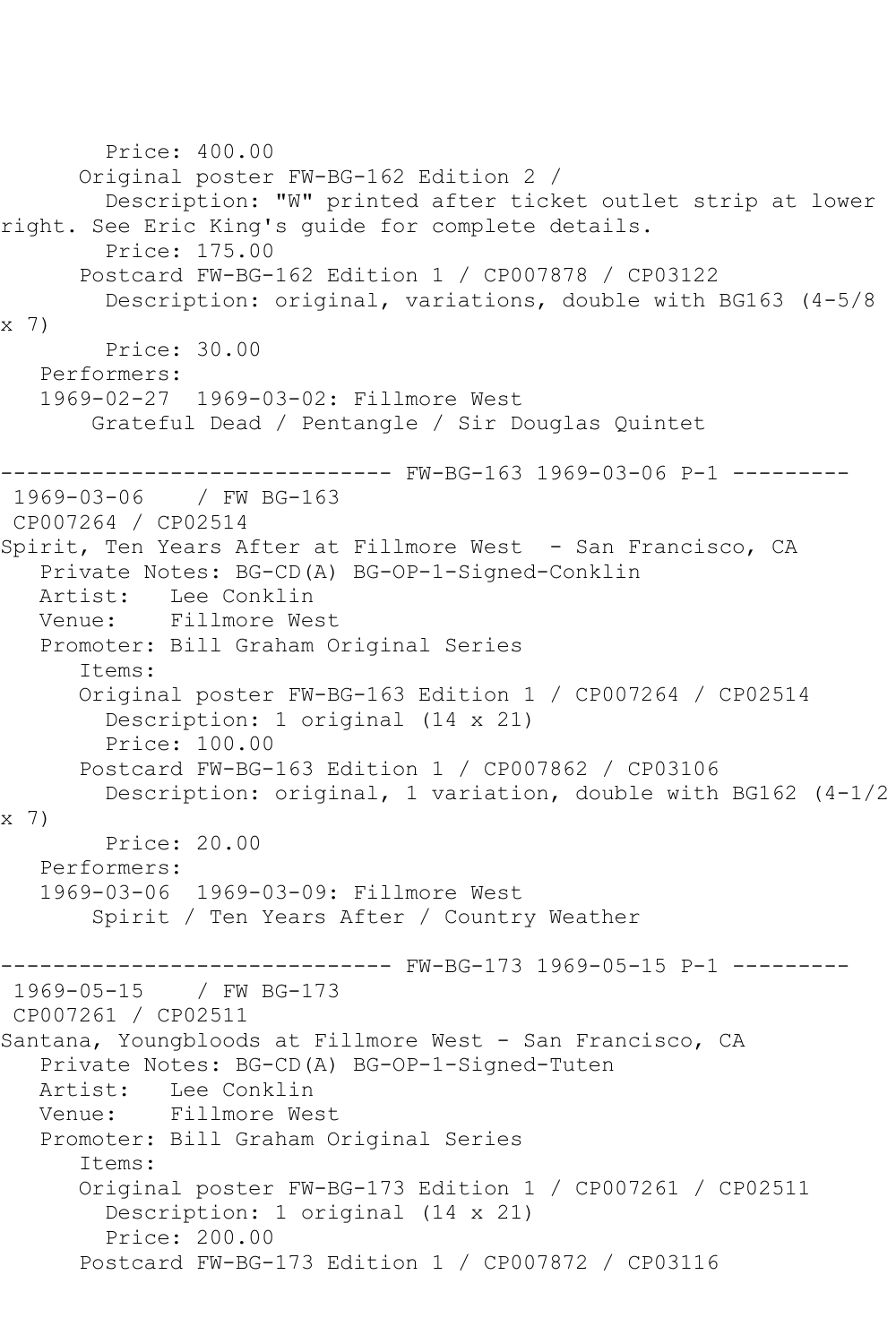Description: original, postal variations, double with BG172  $(4-5/8 \times 7)$  Price: 25.00 Performers: 1969-05-15 1969-05-18: Fillmore West Carlos Santana / Youngbloods / Allmen Joy ------------------------------ BRN 1969-05-30 P-1 --------- 1969-05-30 / BRN CP009764 / CS04859 Cold Blood, Elvin Bishop at Barn - Scotts Valley, CA Artist: Lee Conklin<br>Venue: Barn Venue: Promoter: Cal West Promotions Items: Original poster BRN Edition 1 / CP009764 / CS04859 BRN / CP013794 / LC004 Performers: 1969-05-30 1969-05-31: Barn Cold Blood / Elvin Bishop ------------------- BRN 1969-06-13 P-1 ---------1969-06-13 / BRN CP009765 / CS04860 Larry Coryell, Rock 'n' FU at Barn - Scotts Valley, CA Artist: Lee Conklin Venue: Barn Items: Original poster BRN Edition 1 / CP009765 / CS04860 Handbill BRN  $/(4-1/2 \times 7)$  BRN / CP013795 / LC005 Performers: 1969-06-13 1969-06-14: Barn Roxy Larry Coryell / Rock 'n' FU ------------------------------ 1969-06-13 P --------- 1969-06-13 / CP060364 / CP060364 Larry Corvell, Rock n Fu at Barn - Scotts Valley, CA Artist: Lee Conklin Venue: Barn Items: Original poster / CP060364 / CP060364 (14 x 21-1/4) Performers: 1969-06-13 1969-06-14: Barn Larry Coryell / Rock n Fu / Roxy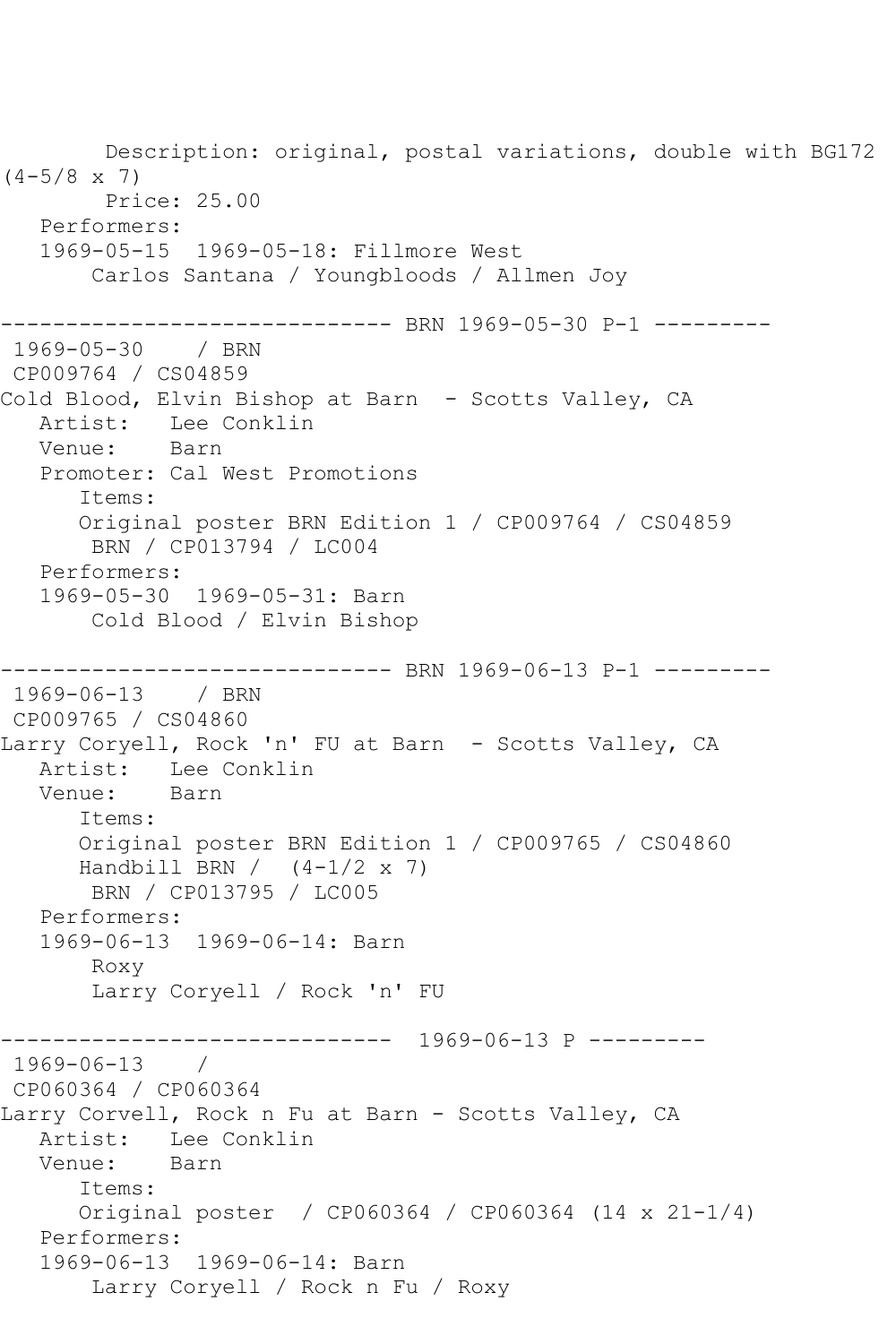```
------------------------------ 1969-06-20 P ---------
1969-06-20 / 
CP060385 / CP060385
Country Weather, San Paku at Barn - Scotts Valley, CA
   Notes: This small venue, The Barn, in Rio Nido, Scotts Valley, is 
the home of a number of Lee Conklin's better pieces, in particular 
if we consider his post Fillmore posters. This and another from The 
Barn, the poster that Conklin calls the "Earwig" are two of his best 
works. I am waiting for one of you scholars who live out that way to 
write something definitive about this particular venue. - Michael 
Erlewine
   Private Notes: * A- 175@
   Artist: Lee Conklin
   Venue: Barn
       Items:
      Original poster / CP060385 / CP060385 (13-7/8 x 20-6/8)
         Price: 250.00
       Original poster / CP007063 / CP02313
   Performers:
   1969-06-20 1969-06-21: Barn
        Country Weather / San Paku / Jay Bird
------------------------------ BRN-2.329 1969-06-27 P-1 ---------
1969-06-27 / BRN 2.329
CP007051 / CP02301
Grateful Dead, Joey Covington at Barn - Scotts Valley, CA
   Notes: Conklin calls this the "Ear Wig."
This item appears in the Art of Rock book, plate no. 2.329
   Private Notes: A-/B+ 1200
  Artist: Lee Conklin<br>Venue: Barn
  Venue:
   Promoter: Book: Art of Rock
       Items:
       Original poster BRN-2.329 Edition 1 / CP007051 / CP02301
        AORPlate: 2.329 
         Price: 1200.00
        BRN-2.329 / CP000165 / 0169
        AORPlate: 2.329 
        BRN-2.329 / CP013797 / LC007
         AORPlate: 2.329 
   Performers:
   1969-06-27 1969-06-29: Barn
        Grateful Dead / Joey Covington / Jack Cassidy / Jorma 
Kaukonen / Cleanliness and Godliness Skiffle Band
                  ------------------------------ WAIK-4.144 1969-07-12 P-1 ---------
```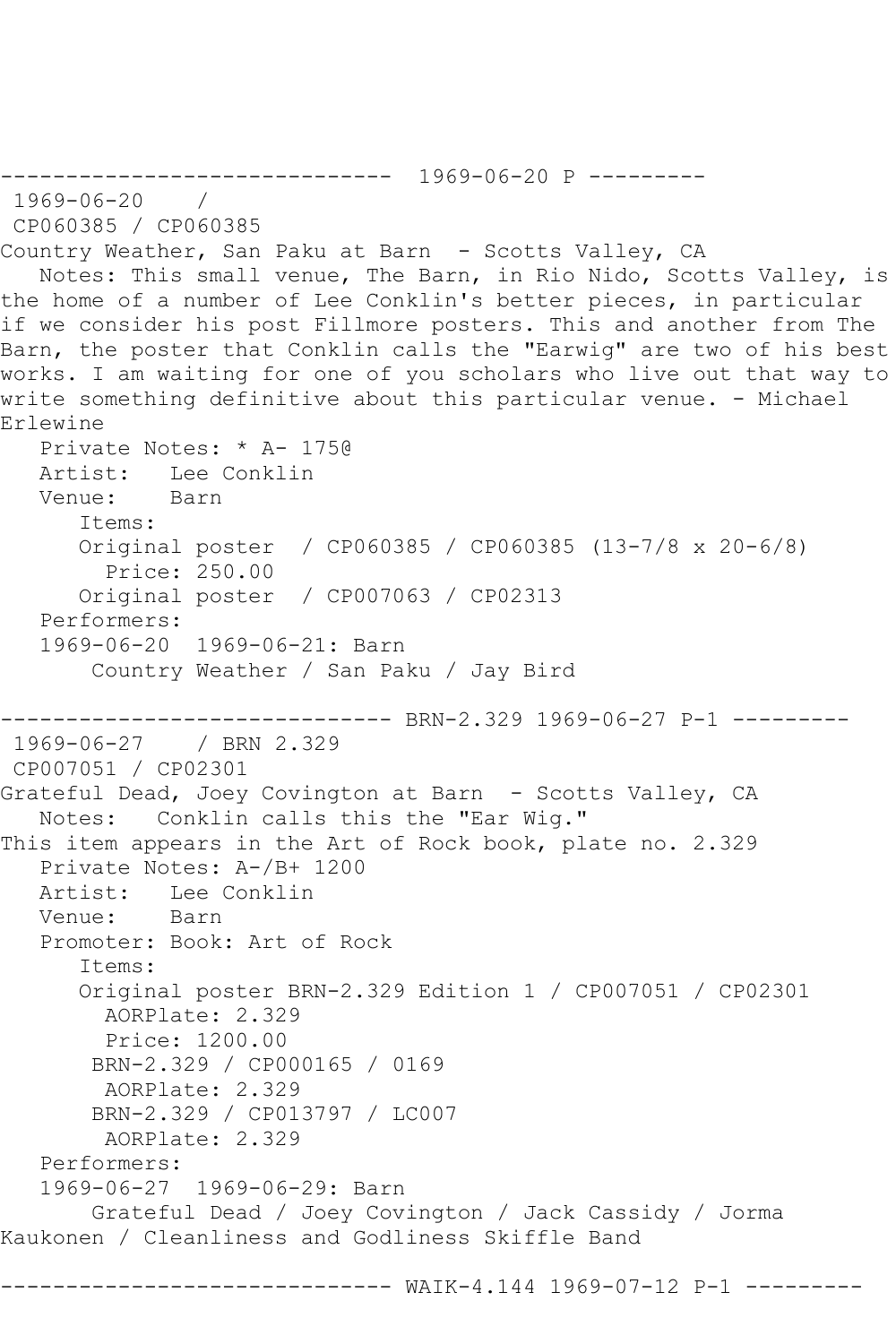```
1969-07-12 / WAIK 4.144
CP000973 / 0992
It's a Beautiful Day, Aum at Waikiki Bandshell - Maui, HI
   Notes: This item appears in the Art of Rock book, plate no. 4.144
    Artist: Lee Conklin
   Venue: Waikiki Bandshell
    Promoter: Book: Art of Rock
       Items:
       Original poster WAIK-4.144 Edition 1 / CP000973 / 0992
         Description: 1 original (14 x 20-3/4)
         AORPlate: 4.144 
         Price: 499.00
       Original poster WAIK-4.144 Edition 2 / CP070065
         AORPlate: 4.144 
       Handbill / 
         AORPlate: 4.144 
         Price: 75.00
    Performers:
    1969-07-12: Waikiki Bandshell
        It's a Beautiful Day / Aum / Cauldron
                    ------------------------------ FW-2.078 1969-10-01 P-1 ---------
1969-10-01 / FW 2.078
CP003193 / A2 78
Santana, Michael Bloomfield
   Notes: non numbered Fillmore
This item appears in the Art of Rock book, plate no. 2.078
       Benefit: Grape Workers Strike Benefit
       Series: Grape Strike Benefit
   Artist: Lee Conklin
   Venue: Fillmore West
    Promoter: Book: Art of Rock
       Items:
       Original poster FW-2.078 Edition 1 / CP003193 / A2 78 (14 x 
21-1/4)
        AORPlate: 2.078 
         Price: 750.00
    Performers:
    1969-10-01: Fillmore West
        Carlos Santana / Michael Bloomfield / Tongue and Groove / 
Shades of Joy
                ------------------------------ 1971-zz-zz P ---------
1971-zz-zz / 
CP052182 / CP052182
Colored Ink Drawing by Lee Conklin
```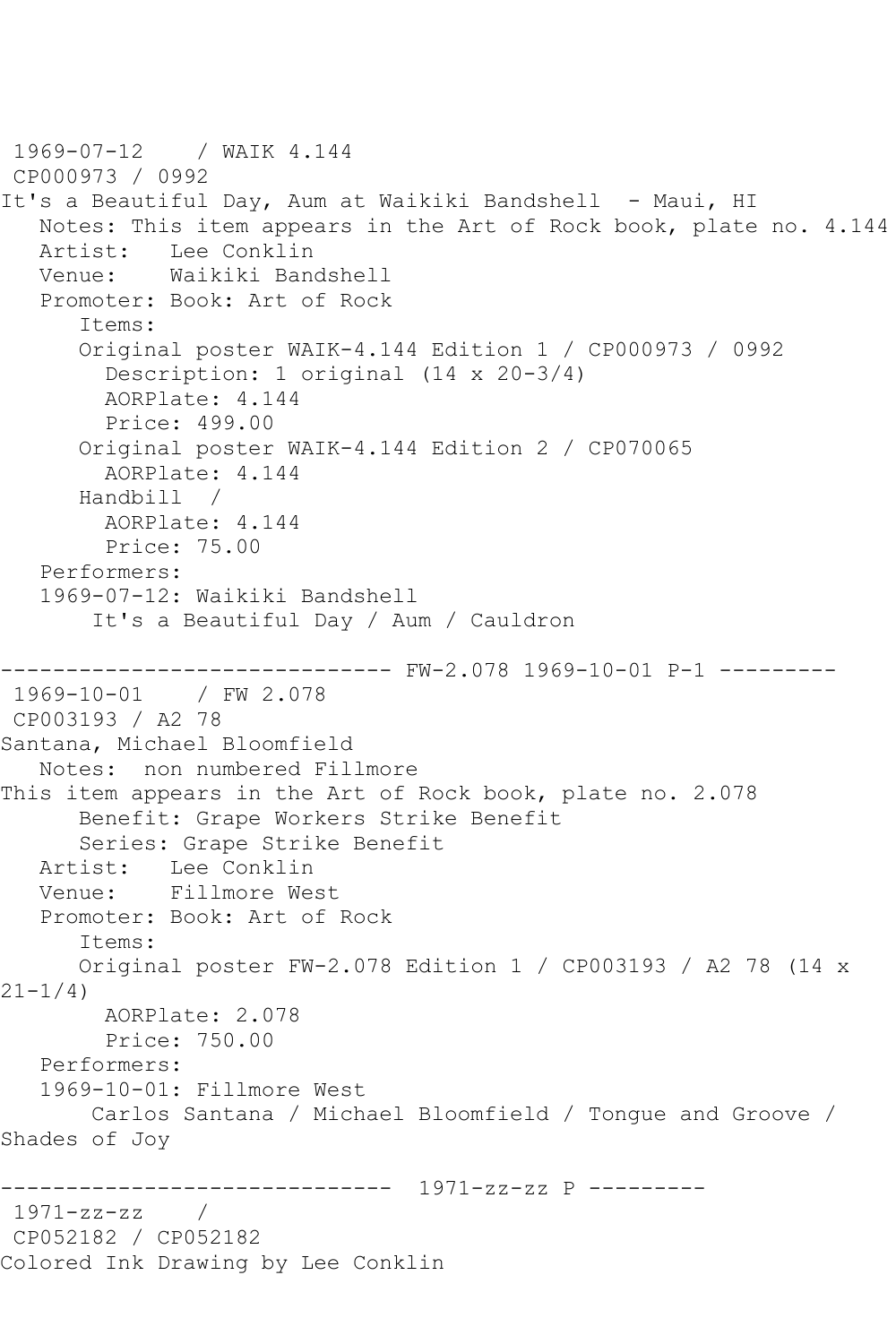```
 Notes: Colored ink drawing, SIGNED, on sketchbook paper, drawn in 
1971 & removed from a sketchbook of Lee's. Lee Conklin is the best 
kept secret in Psychedelic Art... a naive artist, an outsider 
artist... a generally hallucinogenic artist. His outstanding posters 
for Bill Graham's Fillmore Auditorium gain in stature every year.. 
You may remember his great album cover for the 1st Santana album..
which was originally BG 134, a Santana & Grateful Dead poster of an 
African woman & a Lion's head?? Though not as prolific as some of 
the other poster artists [due to years working outside the field], 
he has been on a tear for the last 10 years.. His early 60s & 70s 
pieces are increasingly hard to find, so this is a good chance to 
own a piece fairly cheaply. Anyway... it's a nice psychedelic-
abstract, a style/vernacular/sub-genre of Lee's that is not as well 
known as his figurative or landscape drawings. -- Jacaeber Kastor
   Artist: Lee Conklin
   Venue: Moore Gallery
      Items:
      Original poster / CP052182 / CP052182
   Performers:
   1971-zz-zz: Moore Gallery
------------------------------ -PCL-004-A 1986 P ---------
            / PCL-004-A
CP009263 / CP06431
Lee Conklin's "The Damned"
   Private Notes: * red and black, 2-sets
   Artist: Lee Conklin
   Venue: William Blake
   Promoter: Art Rock PCL Series
      Items:
      Original poster -PCL-004-A / CP009263 / CP06431 (28 x 28)
         Price: 15.00
      Original poster -PCL-004-A / CP009287 / CP06455
   Performers:
   1986: William Blake
       Set: PCL
------------------------------ PSOL-PSOL-20 1992-10-14 P ---------
1992-10-14 / PSOL PSOL-20
CP047577
Lee Conklin at Psychedelic Solution Gallery
   Private Notes: *
   Artist: Lee Conklin
   Venue: Psychedelic Solution Gallery
      Items:
```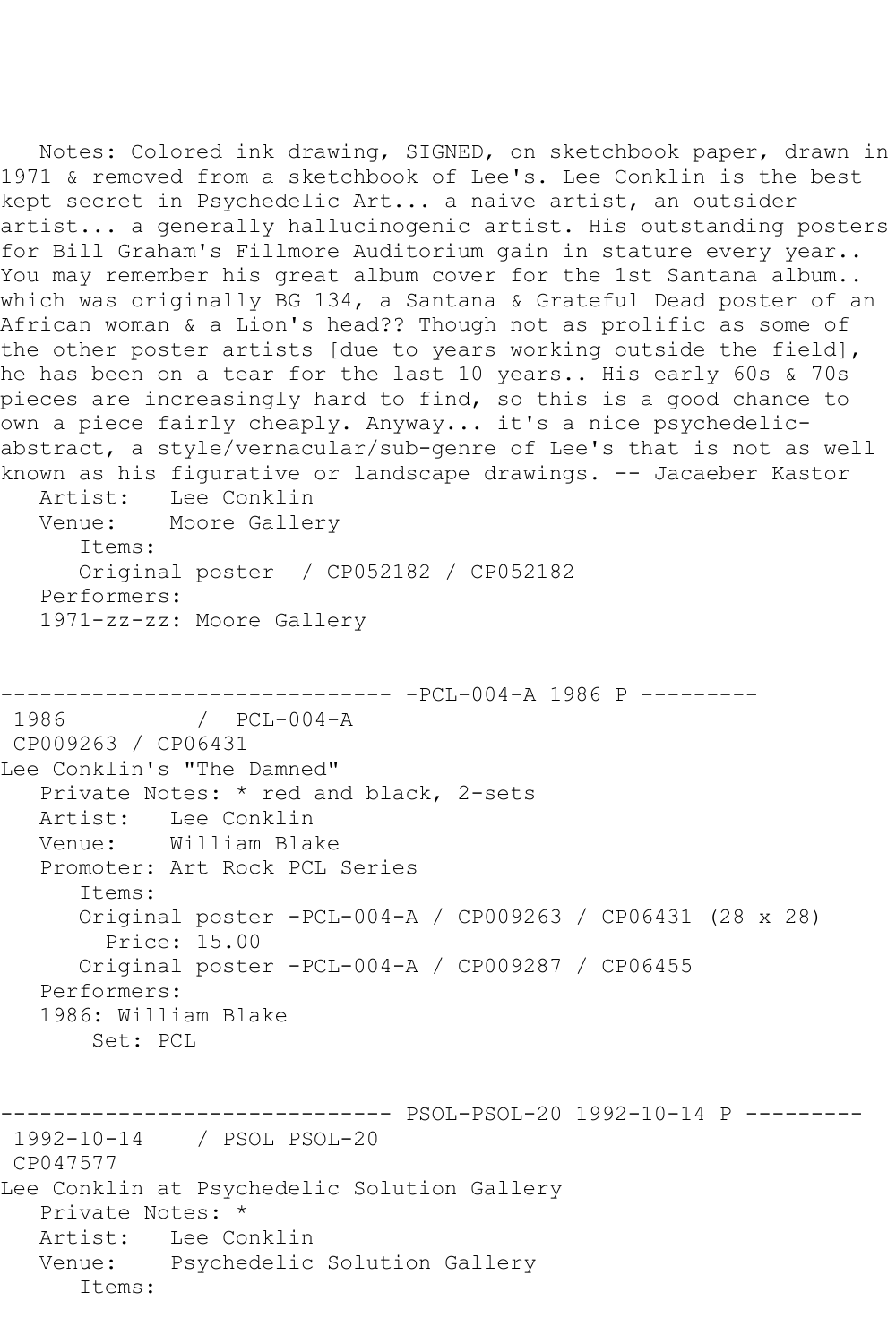Original poster PSOL-PSOL-20 / CP047577 (15 x 24) Price: 53.00 Postcard PSOL-PSOL-20 / CP044800 (5 x 7) Price: 18.00 Postcard PSOL-PSOL-20 / CP044801 Performers: 1992-10-14 1993-01-14: Psychedelic Solution Gallery ------------------------------ 1993-05-08 P --------- 1993-05-08 / CP009033 / CP06054 Gathering of the Tribes at Ubiquity Private Notes: Arminski Artist: Mark Arminski Items: Original poster / CP009033 / CP06054 Price: 75.00 / CP043213 Performers: 1993-05-08 1993-05-15: ------------------------------ FW-BGF-164 1994-10-14 P-1 --------- 1994-10-14 / FW BGF-164 CP006998 / CP02248 Abraxas, Tommy Castro Band at Fillmore West - San Francisco, CA Private Notes: BGF Artist: Lee Conklin Venue: Fillmore West Promoter: Bill Graham New Fillmores BGF Items: Original poster FW-BGF-164 Edition 1 / CP006998 / CP02248 (13 x 19) Price: 52.00 Performers: 1994-10-14: Fillmore West Abraxas / Tommy Castro Band / Skylopps Blues Band ------------------------------ FW-BGF-175 1995-01-14 P-1 --------- 1995-01-14 / FW BGF-175 CP006995 / CP02245 Abraxas, Inka Inka at Fillmore West - San Francisco, CA Private Notes: BGF Artist: Lee Conklin Venue: Fillmore West Promoter: Bill Graham New Fillmores BGF Items: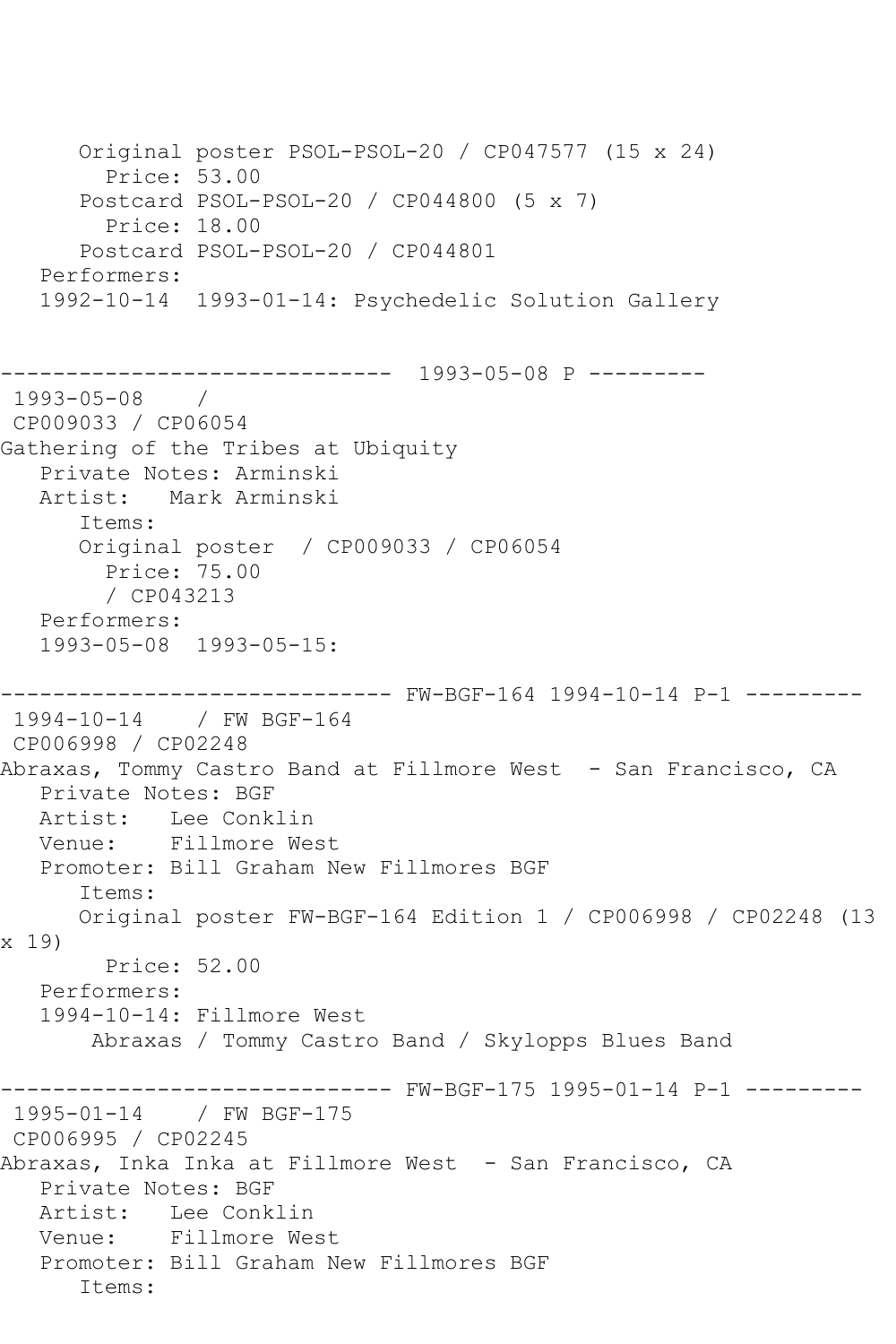Original poster FW-BGF-175 Edition 1 / CP006995 / CP02245 (13 x 19) Price: 46.00 Performers: 1995-01-14: Fillmore West Abraxas / Inka Inka ------------------------------ ARG-PCL-060 1995-06-18 P --------- 1995-06-18 / ARG PCL-060 CP009292 / CP06460 Cyber Spider: Arrtrock Gallery Exhibition Private Notes: \* Artist: Alton Kelley Venue: Artrock Gallery Promoter: Art Rock PCL Series Items: Original poster ARG-PCL-060 / CP009292 / CP06460 Price: 35.00 Performers: 1995-06-18: Artrock Gallery Set: PCL Stanley Mouse ------------------------------ MAR-MAR-005 1996-01-27 P-1 --------- 1996-01-27 / MAR MAR-005 CP007412 / CP02656 Etta James, Anne Sampson Band at Family Dog at Maritime Hall - San Francisco, CA Notes: It was because Lee balked when Boots added another show onto his Etta James poster, that I took the other show (Diatribe) by dividing the press sheet into two posters, the reason for the smaller sizes. -- Jim Phillips Private Notes: FD Maritime Hall Benefit: MH-05 Artist: Lee Conklin Venue: Set: Family Dog at Maritime Hall Promoter: Family Dog Presents Items: Original poster MAR-MAR-005 Edition 1 / CP007412 / CP02656 (9-  $1/2 \times 14 - 1/4$  MAR-MAR-005 / CP004447 / CD05618 Performers: 1996-01-27: Set: Family Dog at Maritime Hall Etta James / Anne Sampson Band / Joe Louis Walker ------------------------------ 1996-06-22 P --------- 1996-06-22 /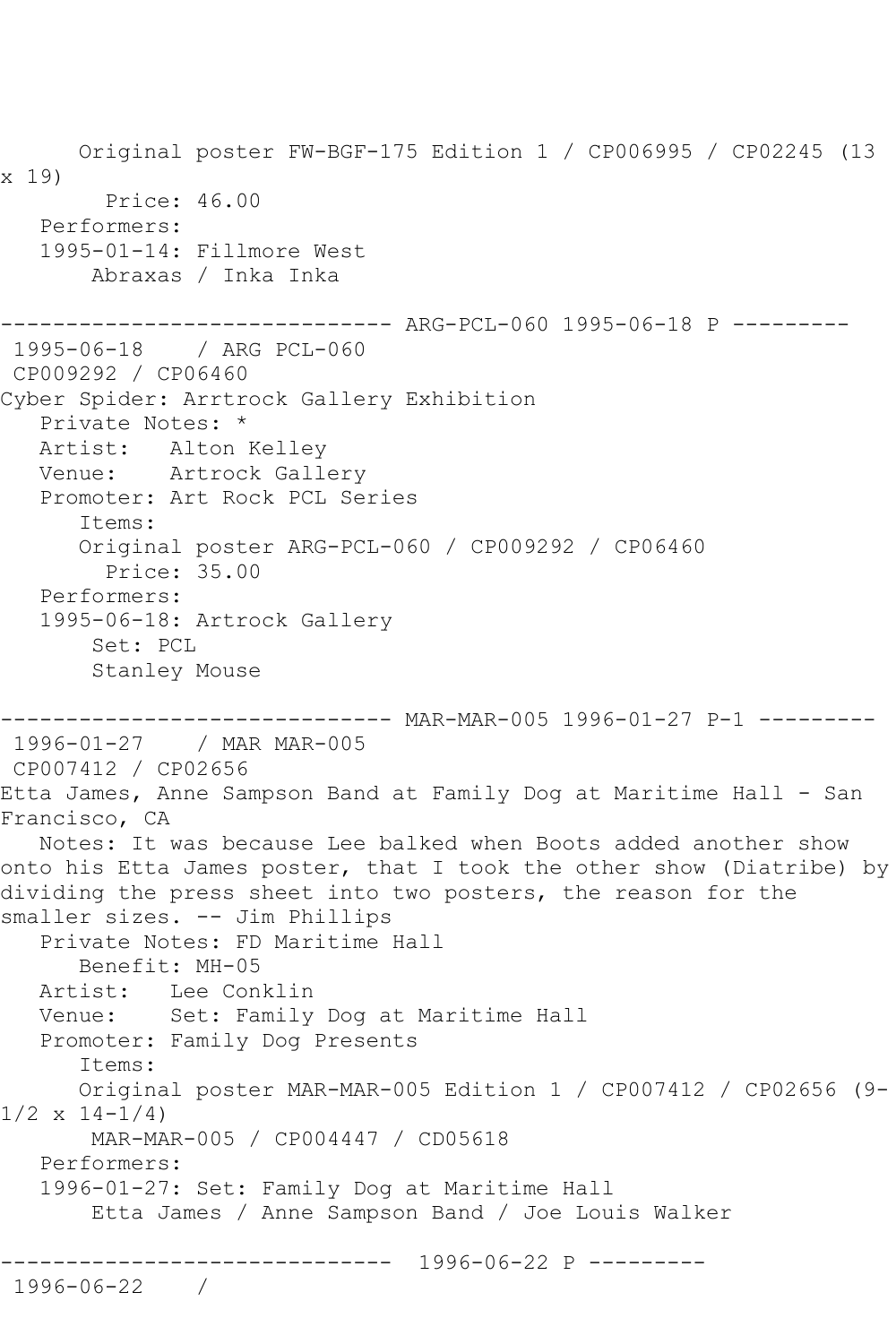CP004465 / CD05636 Visual Feast: Alton Kelley, Victor Moscoso at Fort Mason Center, SF Notes: Ed, Grant and Mark of SF Rock Posters asked me to be art director for their artist shows, these guys were very supportive of my art. -- Jim Phillips Event: Visual Feast, Artists at Large Artist: Rick Griffin Venue: Fort Mason Center, SF Items: Original poster / CP004465 / CD05636 Original poster / CP009020 / CP06041 Original poster Edition 1 / CP014566 / MARM374 Performers: 1996-06-22: Fort Mason Center, SF ------------------------------ FW-BGF-233 1996-08-16 P-1 --------- 1996-08-16 / FW BGF-233 CP006811 / CP02061 Zero at Fillmore West - San Francisco, CA Private Notes: BGF Artist: Lee Conklin Venue: Fillmore West Promoter: Bill Graham New Fillmores BGF Items: Original poster FW-BGF-233 Edition 1 / CP006811 / CP02061 (13 x 19) Price: 35.00 Performers: 1996-08-16 1996-08-17: Fillmore West Zero ------------------------------ MAR-MAR-027 1997-02-01 P-1 --------- 1997-02-01 / MAR MAR-027 CP006442 / CP01692 Maritime Hall Calendar for February 1997 Private Notes: Maritime Hall Event: Mard Gras Costume Contest< Valentine's Day Ball Artist: Lee Conklin<br>Venue: Maritime Ha Maritime Hall Items: Original poster (Pirate) MAR-MAR-027 / CP013800 / LC010 (10- 3/8 x 18) Original poster MAR-MAR-027 Edition 1 / CP006442 / CP01692 (10-3/8 x 18) MAR-MAR-027 / CP014532 / MARM339 MAR-MAR-027 / CP017854 / MH19970200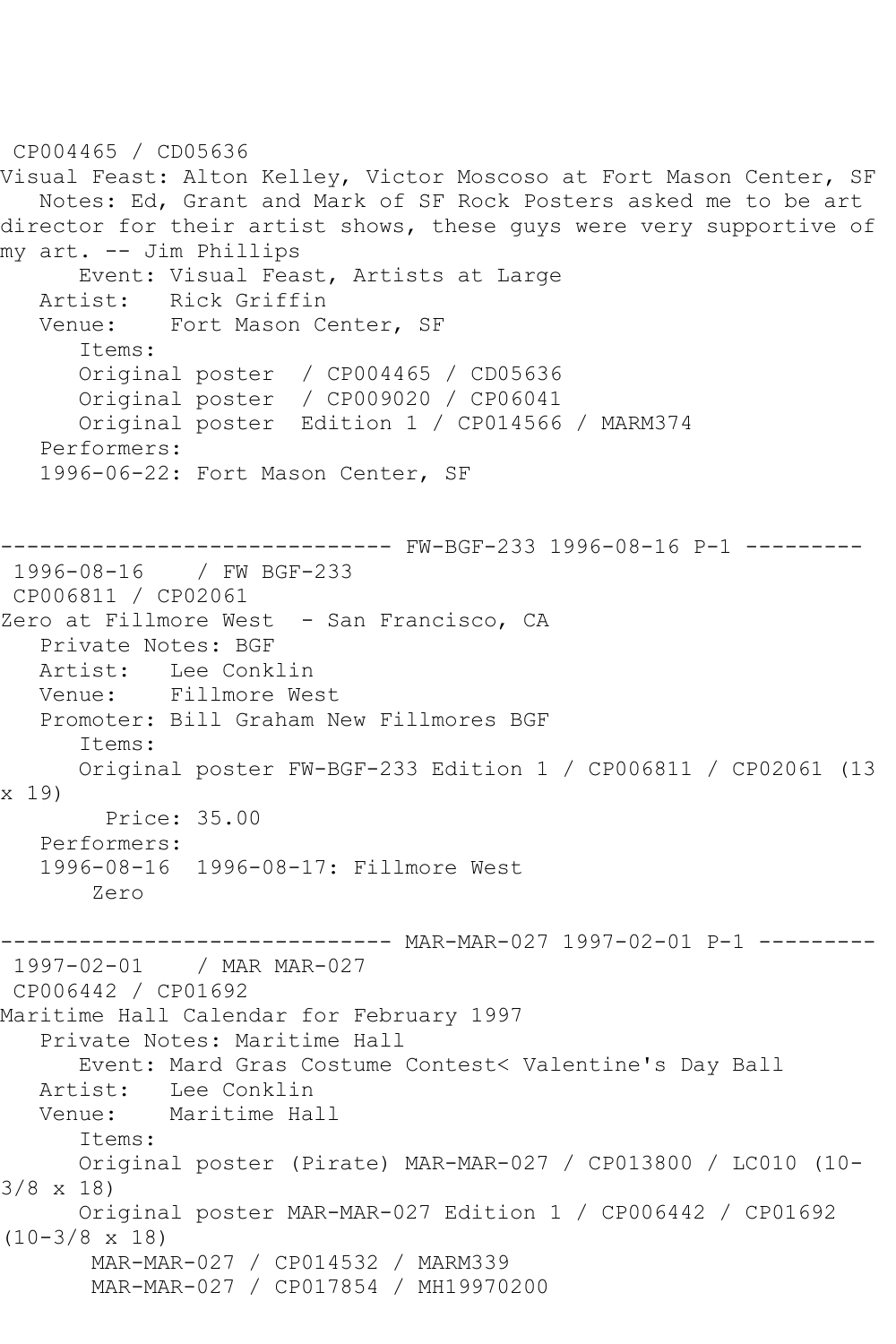```
 Performers:
   1997-02-01: Maritime Hall
       Unbroken Chain / Celebration of the Grateful Dead / Mari Gras 
Contest
   1997-02-07: Third World / Dub Nation
   1997-02-14: Exotic Erotic / Valentine's Day Ball
   1997-02-21: Michael Rose / Wendy Shaw / Sane Band
   1997-02-22: Merle Haggard / Geezers
   1997-02-28: Mermen
------------------------------ 1999 P ---------
1999 / 
CP052198 / CP052198
Drawing by Lee Conklin
   Notes: Apprx. 5&1/2x8&1/2" image on an 8&1/2x11" sheet of white 
bond paper. Image of a Centaur/Motorcycle hybrid, Moto-man, 
Centaurcycle, Cycledelicentaur... whatever it is, it's a creation of 
Lee's. Finished pencil drawing, SIGNED, "Lee Conklin'99". Lee 
Conklin is the best kept secret in Psychedelic Art... a naive 
artist, an outsider artist... a generally hallucinogenic artist. His 
outstanding posters for Bill Graham's Fillmore Auditorium gain in 
stature every year.. You may remember his great album cover for the 
1st Santana album.. which was originally BG 134, a Santana & 
Grateful Dead poster of an African woman & a Lion's head?? Though 
not as prolific as some of the other poster artists [due to years 
working outside the field], he has been on a tear for the last 10 
years or more.. His early 60s & 70s pieces are increasingly hard to 
find, so this is a good chance to own a piece fairly cheaply. 
Anyway... it's a nice Psychedelic Icon of Lee's that he made famous 
on the BG 142 poster! -- Jacaeber Kastor
   Artist: Lee Conklin
      Items:
      Original poster / CP052198 / CP052198 (8-1/2 x 11)
   Performers:
   1999:
------------------------------ 19zz-03-06 P-1 ---------
19zz-03-06 / 
CP013791 / LC001
Gravity Sucks, Ye Olde Handjive, Lee Conklin at Mitchel Gallery -
Carbondale, IL
   Artist: Lee Conklin
   Venue: Mitchel Gallery
      Items:
      Original poster Edition 1 / CP013791 / LC001
   Performers:
   19zz-03-06 19zz-04-03: Mitchel Gallery
```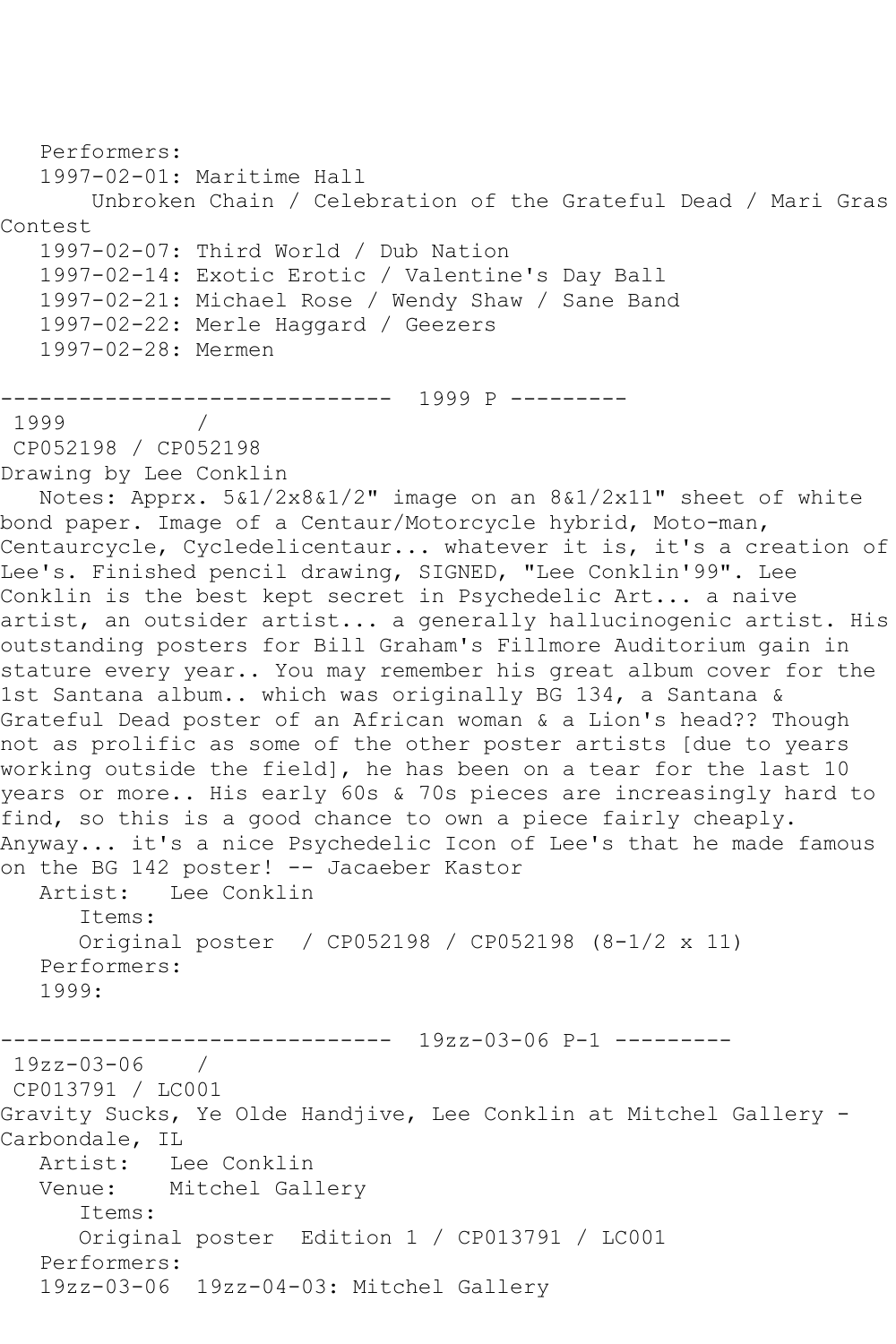------------------------------ MAR-MAR-115 2001-02-15 P-1 --------- 2001-02-15 / MAR MAR-115 CP043075 Phil Lesh, Rob Barraco at Maritime Hall - San Francisco, CA Private Notes: Maritime Hall Artist: Lee Conklin Venue: Maritime Hall Items: Original poster MAR-MAR-115 Edition 1 / CP043075 (11-7/8 x 18) Performers: 2001-02-15 2001-02-18: Maritime Hall Phil Lesh / Rob Barraco / Warren Haynes / Jimmy Herring / John Molo ------------------------------ MAR-MAR-116 2001-03-01 P --------- 2001-03-01 / MAR MAR-116 CP043069 / CP043069 Maritime Hall Calendar for March 2001 Private Notes: Maritime Hall Artist: Lee Conklin Venue: Maritime Hall Promoter: 2b1 Items: Original poster MAR-MAR-116 / CP043069 / CP043069 (11-7/8 x 18) Performers: 2001-03-01: Maritime Hall Face To Face / H2O / Snapcase / Explosion 2001-03-03: Roni Size / Reprazent 2001-03-06: Less Than Jake / New Found Glory / Anti Flag / Teen Idols 2001-03-31: Xaibit / Rythmn Green / Mic T / Crimescene 2001-03-28: Propagandhi / Avail / J Church / Fabulous Disaster 2001-04-08: Dropkick Murphys / Swingin Utters / Lance Fredrickson and the Bastards / Reach the Sky ------------------------------ MAR-MAR-117 2001-03-02 P --------- 2001-03-02 / MAR MAR-117 CP043068 / CP043068 Palookaville Calendar for March 2001 Private Notes: Maritime Hall Artist: Lee Conklin Venue: Palookaville Promoter: 2b1 Items: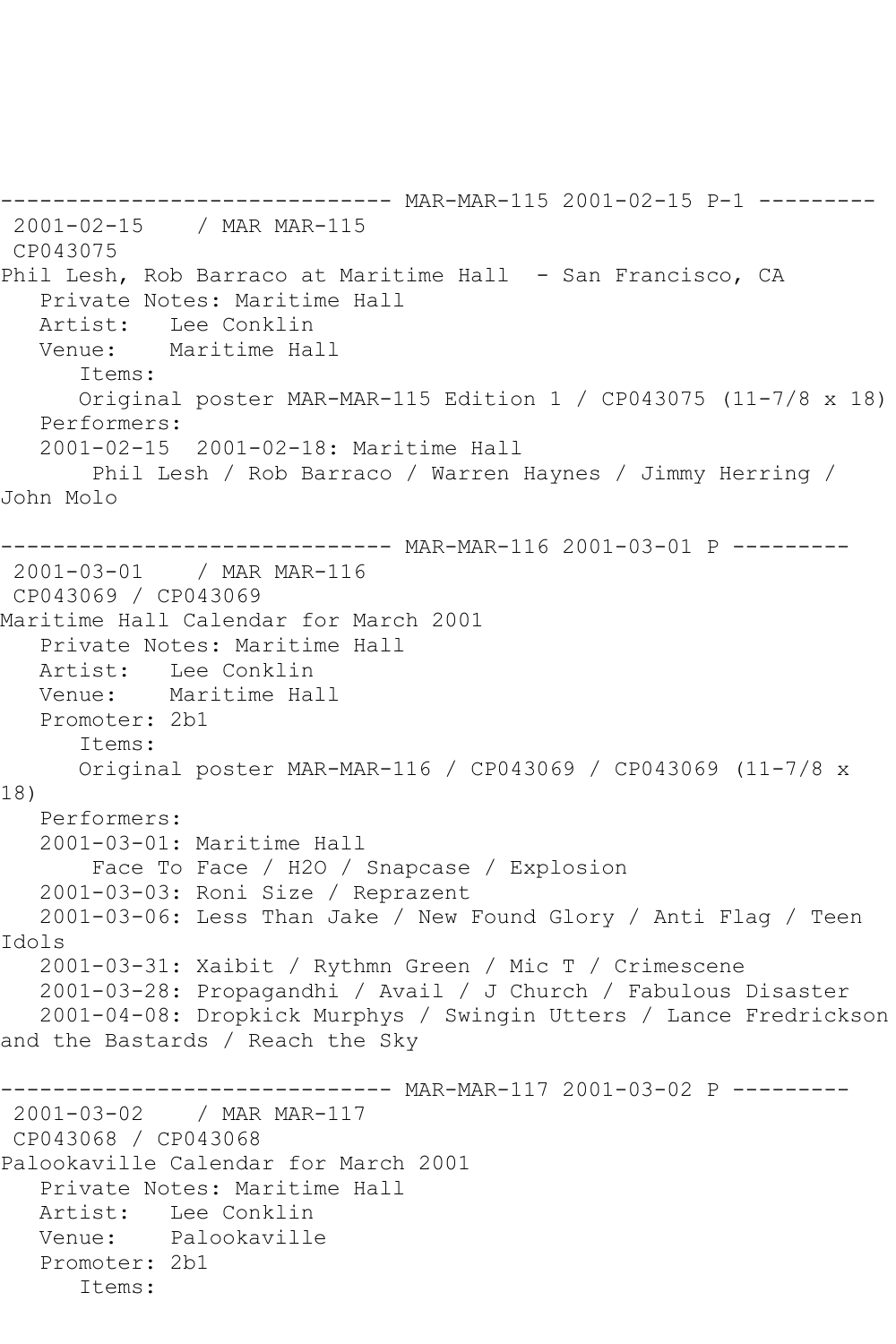Original poster MAR-MAR-117 / CP043068 / CP043068 (11-7/8 x 18) Performers: 2001-03-02: Palookaville Lost at Last / Free Radicals 2001-03-03: Ledesy 2001-03-04: House Man 2001-03-08: Taraf de Haidouks 2001-03-09: Gladiators / Babatunde Olatunji 2001-03-10: AFI / Tiger Army / Explosion 2001-03-12: Samples 2001-03-11: Talib Kweli 2001-03-16: Coup / Potluck / Triplex 2001-03-17: Sam Bush / Strung Over 2001-03-22: Disco Biscuits 2001-03-24: Robert Walters / 20th Congress / Netwerk Electric / Estrada Sphere 2001-03-27: Propagandhi / Avail / J Church / Fabulous Disaster 2001-03-31: Sound Tribe Sector 9 2001-03-30: Adalberto Alvarez / Y Su Son 2001-04-01: Xzibit 2001-04-04: Keller Williams 2001-04-06: Mother Hips 2001-04-09: Bela Fleck and the Flecktones ------------------------------ NONE P-1 --------- NONE / CP021939 / XP022 Art Print: Knowledge of Good and Evil Etcetera Artist: Lee Conklin Items: Original poster Edition 1 / CP021939 / XP022 Performers: NONE: ------------------------------ WAIK NONE P-1 --------- NONE / WAIK CP013799 / LC009 It's a Beautiful Day at Waikiki Bandshell - Maui, HI Artist: Lee Conklin Venue: Waikiki Bandshell Items: Original poster WAIK Edition 1 / CP013799 / LC009 Performers: NONE: Waikiki Bandshell It's a Beautiful Day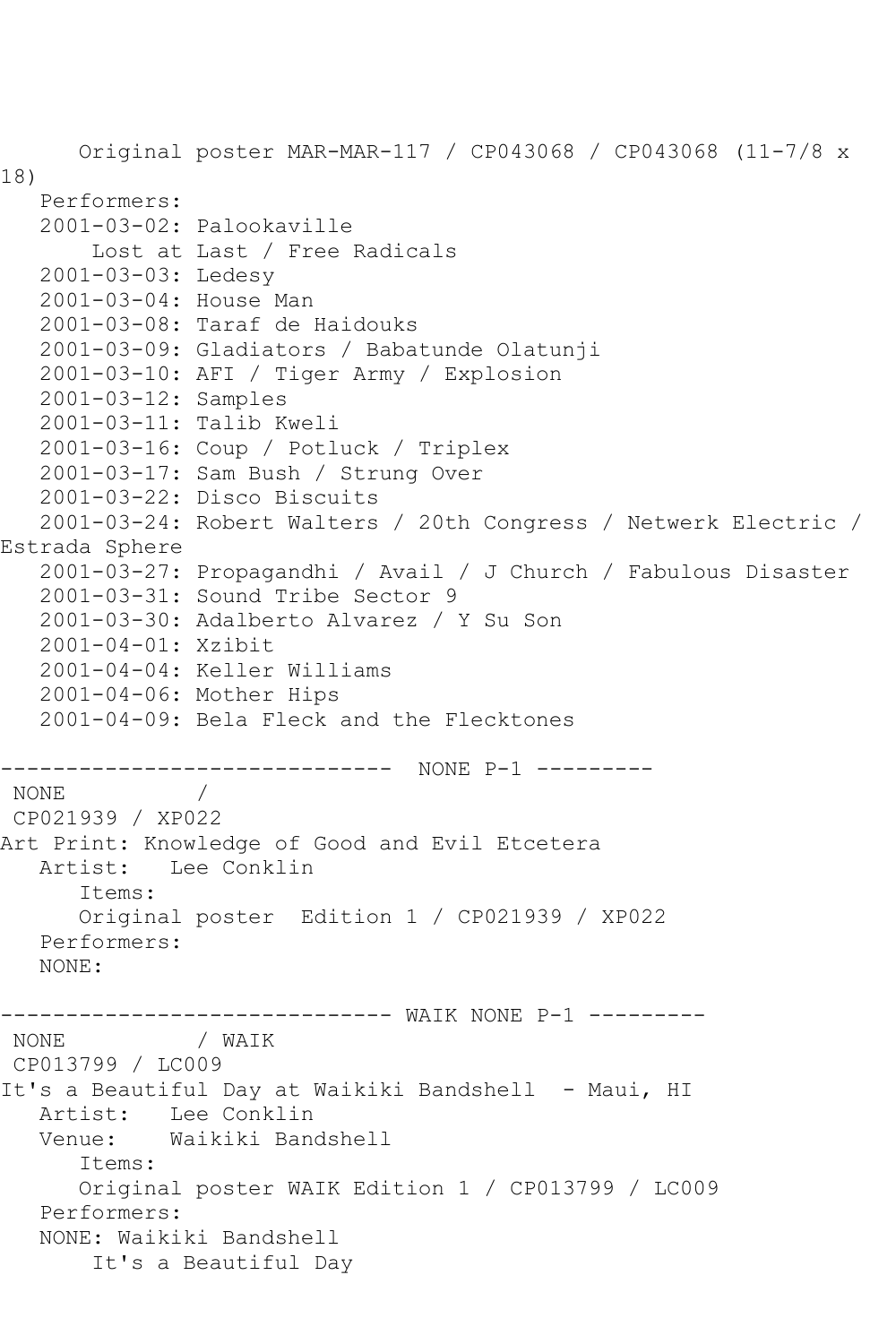------------------------------ NONE P-1 --------- NONE / CP013792 / LC002 Lee Conklin Art Print Artist: Lee Conklin Items: Original poster Edition 1 / CP013792 / LC002 Performers: NONE: ------------------------------ NONE P-1 --------- NONE / CP013793 / LC003 Lee Conklin Art Print Artist: Lee Conklin Items: Original poster Edition 1 / CP013793 / LC003 Performers: NONE: ------------------------------ zzzz-05-30 P -------- zzzz-05-30 / CP060136 / CP060136 Cold Blood, A.B. Skhy at Barn - Scotts Valley, CA Artist: Lee Conklin<br>Venue: Barn Venue: Promoter: Cal West Promotions Items: Original poster / CP060136 / CP060136 (14-1/4 x 20-3/4) Performers: zzzz-05-30 zzzz-05-631: Barn Cold Blood / A.B. Skhy Blues Band / Little John Farm zzzz-06-06 zzzz-06-07: Barn Linn County / Elvin Bishop / Southwind ------------------------------ zzzz-06-13 P -------- zzzz-06-13 / CP060137 / CP060137 Larry Corvell, Rock n Fu at Barn - Scotts Valley, CA Artist: Lee Conklin<br>Venue: Barn Venue: Promoter: Cal West Promotions Items: Original poster / CP060137 / CP060137 (14-1/4 x 20-3/4) Performers: zzzz-06-13 zzzz-06-14: Barn Larry Coryell / Rock n Fu / Roxy